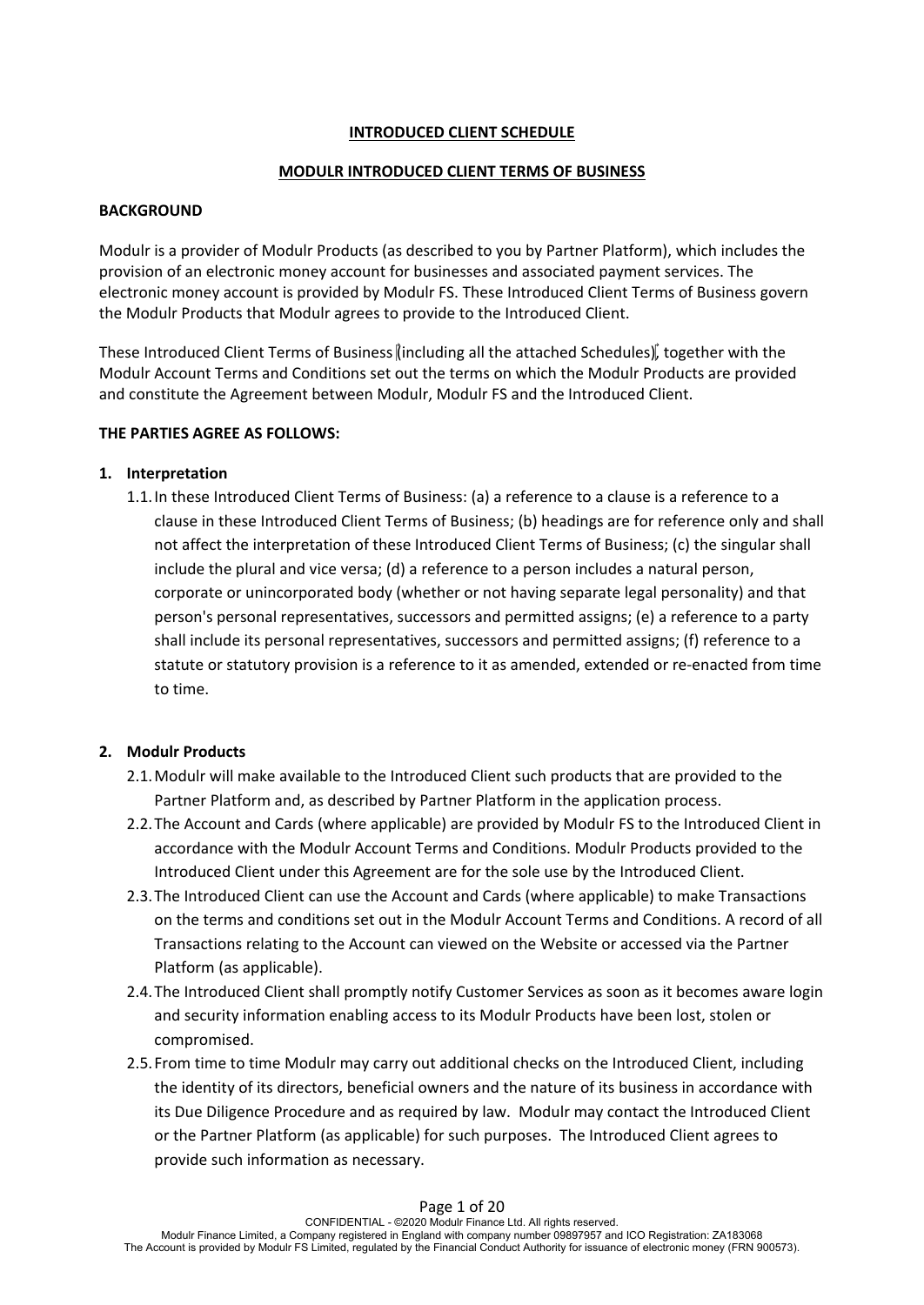- 2.6. The Introduced Client shall comply with all legislation and regulation as it applies to the Introduced Client. Any failure to comply with relevant legislation or regulation shall be considered a material breach of the Agreement and may result in Modulr discontinuing the
- provision of the Modulr Products as set out in clause 6.4. 2.7. The Introduced Client shall implement as appropriate Modulr's reasonable security recommendations it notifies to the Introduced Client from time to time.

## **3. Authorised Users**

- 3.1.Access to the Modulr Products is restricted to individuals that have been designated by the Introduced Client as Authorised Users.
- 3.2.The Introduced Client must notify Modulr of all individuals it wishes to be an Authorised User.
- 3.3.Each Authorised User is permitted to access and use the Modulr Products in accordance with these Introduced Client Terms of Business.
- 3.4.The Introduced Client will be responsible for training its Authorised Users in the appropriate use of Modulr Products.
- 3.5.The Introduced Client shall ensure its Authorised Users;
	- 3.5.1 take all reasonable care to ensure Modulr Product access credentials, including login details to the Website, where applicable, are kept confidential to each Authorised User; and
	- 3.5.2 do not share any information that would enable another party to access the Introduced Client's Account.
- 3.6.The Introduced Client acknowledges and agrees that each Authorised User is authorised by the Introduced Client to act on its behalf. Modulr shall deem any instruction given by an Authorised User is an instruction given by the Introduced Client.
- 3.7.The Introduced Client will be responsible for timely notification to Modulr of any revocation of Authorised User access and will be liable for Transactions made, Fees incurred and use of Modulr Products by an Authorised User until Modulr has had one full Business Day to act on any received notice. This clause shall not apply to Introduced Clients accessing Modulr Products via the Partner Platform.
- 3.8.Where the Introduced Client accesses Modulr Products through a Partner Platform, such Partner Platform will be considered the Authorised User. In this instance if additional Authorised Users are required they must be requested by the Partner Platform. The use of a Partner Platform to access the Modulr Products by the Introduced Client are set out in further detail below.

## **4. Accessing Modulr Products through a Partner Platform**

- 4.1.In the event the Introduced Client utilizes a Partner Platform to access Modulr Products, the Introduced Client agrees and authorises the Partner Platform to instruct Modulr to access and use the Modulr Products on behalf of the Introduced Client, which shall include but not be limited to making Transactions, viewing and retrieving Transaction data, initiating refunds and closing the Account.
- 4.2.The Introduced Client acknowledges and agrees that Modulr shall have no liability whatsoever with respect to the performance, availability or quality of any Partner Platform.
- 4.3.The Introduced Client acknowledges and agrees to the following:
	- 4.3.1. it must satisfy itself that its Platform Partner Agreement grants the Partner Platform all permission necessary to operate the Account on the Introduced Client's behalf;
	- 4.3.2. the Platform Partner will be granted full access to operate the Introduced Client's Account as an Authorised User of the Introduced Client;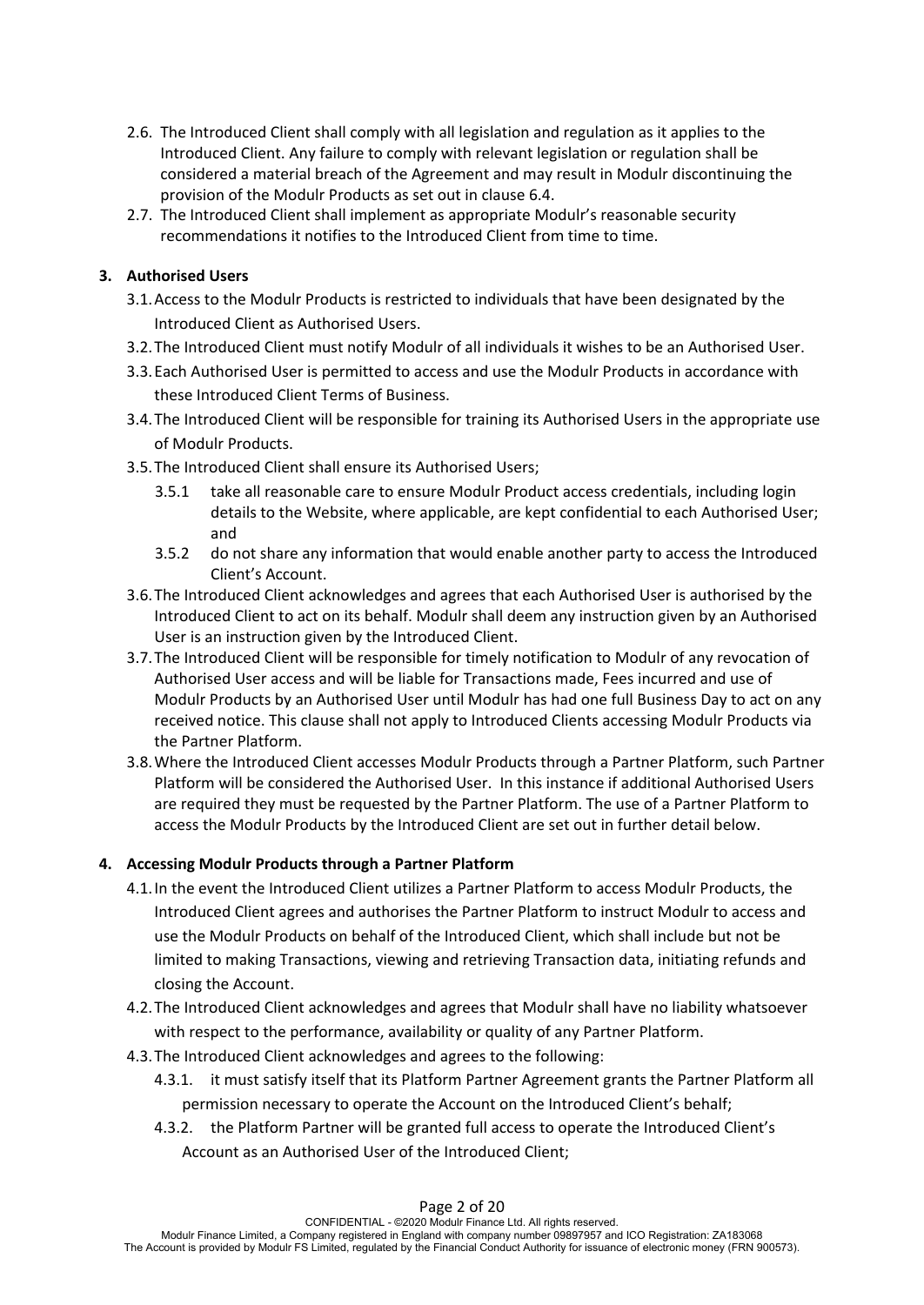- 4.3.3. it is responsible for monitoring Partner Platform activities on its Account. Any queries relating to such activities will be raised with the Partner Platform directly and settled between Partner Platform and the Introduced Client;
- 4.3.4. the Introduced Client has no recourse against Modulr for any act or omission of the Partner Platform with respect to its Account;
- 4.3.5. the Introduced Client understands it can only access its Account to make Transactions, review Transactions made or otherwise use Modulr Products through the service provided by the Partner Platform; and
- 4.3.6. it will only use the Account for the purpose set out in the Partner Platform Agreement.
- 4.4.On receipt of notification by Modulr from the Partner Platform that it wishes to terminate this Agreement, this Agreement shall terminate. Any funds in the Introduced Client's Account will be returned in accordance with the terms of the Modulr Account Terms and Conditions.
- 4.5.If the Introduced Client has any complaint or concern relating to the Account or other Modulr Products, such complaint or concern shall be raised directly to the Partner Platform, who shall deal with it in accordance with Modulr's Complaints Policy, a copy of which is available on request from the Partner Platform and on the Website.

# **5. Customer Services**

- 5.1.The Introduced Client can contact Customer Services if it has any queries about the Modulr Products. Information may be requested from the Introduced Client, including but not limited to, its Authorised Users, Cardholders or Transaction information so that it can verify the identity of an Authorised User, the Cardholder and/or the Modulr Products provided to such Introduced Client.
- 5.2.Any information shared by the Introduced Client will be kept strictly confidential. Where such information is provided in connection to a service provided by a third party, for example, the Account, then the Introduced Client's information will only be used in accordance with instructions of such third party and only for the purpose of providing Customer Services to the Introduced Client on behalf of such third party.
- 5.3.As part of Modulr's commitment to providing a quality customer service, its managers periodically monitor telephone communications between its employees and Introduced Clients to ensure that Modulr's high quality service standards are maintained. The Introduced Client consents to such monitoring and recording of telephone communications and agrees to make its Authorised Users aware of such practice.

# **6. Term and Termination**

- 6.1.This Agreement shall commence on the date the Introduced Client receives confirmation from Modulr or the Partner Platform (where applicable) of its successful application for Modulr Products and shall continue until terminated by the Introduced Client, Partner Platform (if acting on behalf of the Introduced Client) or Modulr.
- 6.2.The Introduced Client or the Partner Platform (where applicable) may terminate this Agreement immediately by notifying Customer Services in writing by post or email.
- 6.3.Modulr may terminate this Agreement and close the Introduced Client's Account(s) by providing the Introduced Client with at least two months' notice.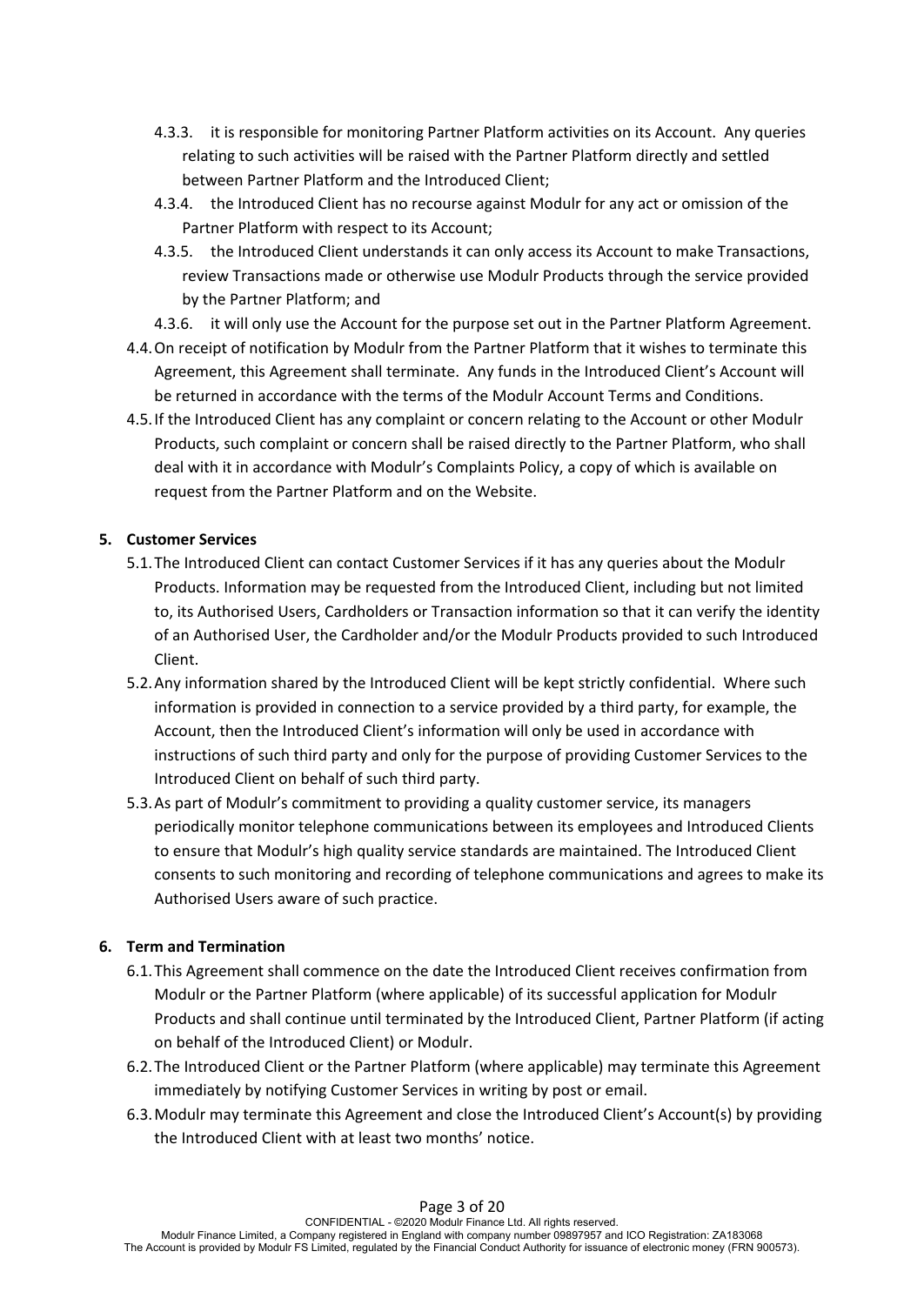- 6.4.Modulr may suspend or terminate this Agreement immediately if, for any reason, the Introduced Client (i) is unable to satisfy the Due Diligence Procedures,. (ii) for breach of this Agreement, (iii) has provided false, incomplete or misleading information, (iv) has engaged in fraudulent, money laundering, terrorism financing or other illegal activity or we have reasonable suspicions in respect of same or (v) we are required to do so under any applicable law or regulation or at the direction of any regulatory, law enforcement or other competent authority. Modulr shall notify you as soon as possible, unless prohibited by law, of such suspension or termination of the Agreement.
- 6.5.This Agreement will automatically terminate when all Accounts of the Introduced Client are closed (for any reason).
- 6.6. Modulr may terminate or suspend this Agreement in whole or in part immediately by giving written notice to the Introduced Client if Modulr ceases to provide Cards pursuant to the provisions of Schedule 1.
- 6.7.On termination of this Agreement for any reason, any balance remaining in the Introduced Client's Account(s) shall be returned to the Introduced Client in accordance with the Modulr Account Terms and Conditions. The Introduced Client shall pay immediately all outstanding Fees due (where applicable) under this Agreement and in the event of a negative balance in an Account, shall reimburse Modulr FS such amount equal to the negative balance.

# **7. Intellectual Property**

- 7.1.The Introduced Client acknowledges all Intellectual Property Rights in the Modulr Products are owned by or provided under licence to Modulr. Modulr grants the Introduced Client a nonexclusive, royalty-free licence for the duration of this Agreement to access and use the Modulr Products only for the purpose contemplated by this Agreement.
- 7.2.Nothing in this Agreement shall operate to create or transfer any Intellectual Property Right to the Introduced Client.

# **8. Force Majeure**

8.1. Modulr and/or Modulr FS will not be liable for the non-performance or failure to provide any part of the Modulr Products occurring as a result of any events that are beyond the reasonable control of Modulr, for example, but not limited to, fire, telecommunications or internet failure, utility failure, power failure, equipment failure, employment strife, riot, war, terrorist attack, non-performance of third party suppliers, acts of God such as storm or lightening damage, or other causes over which Modulr and/or Modulr FS has no reasonable control.

# **9. Assignment Transfer and Subcontracting**

- 9.1. The Modulr Products provided to the Introduced Client are personal to the Introduced Client. The Introduced Client may not novate, assign or otherwise transfer this Agreement, any interest or right under this Agreement (in whole or in part) without the prior written consent of Modulr.
- 9.2. The Introduced Client agrees Modulr may, in its sole discretion, assign, or transfer some or all of its rights and obligations or delegate any duty of performance set out in the documents forming this Agreement. Modulr may subcontract any of its obligations under this Agreement.

### Page 4 of 20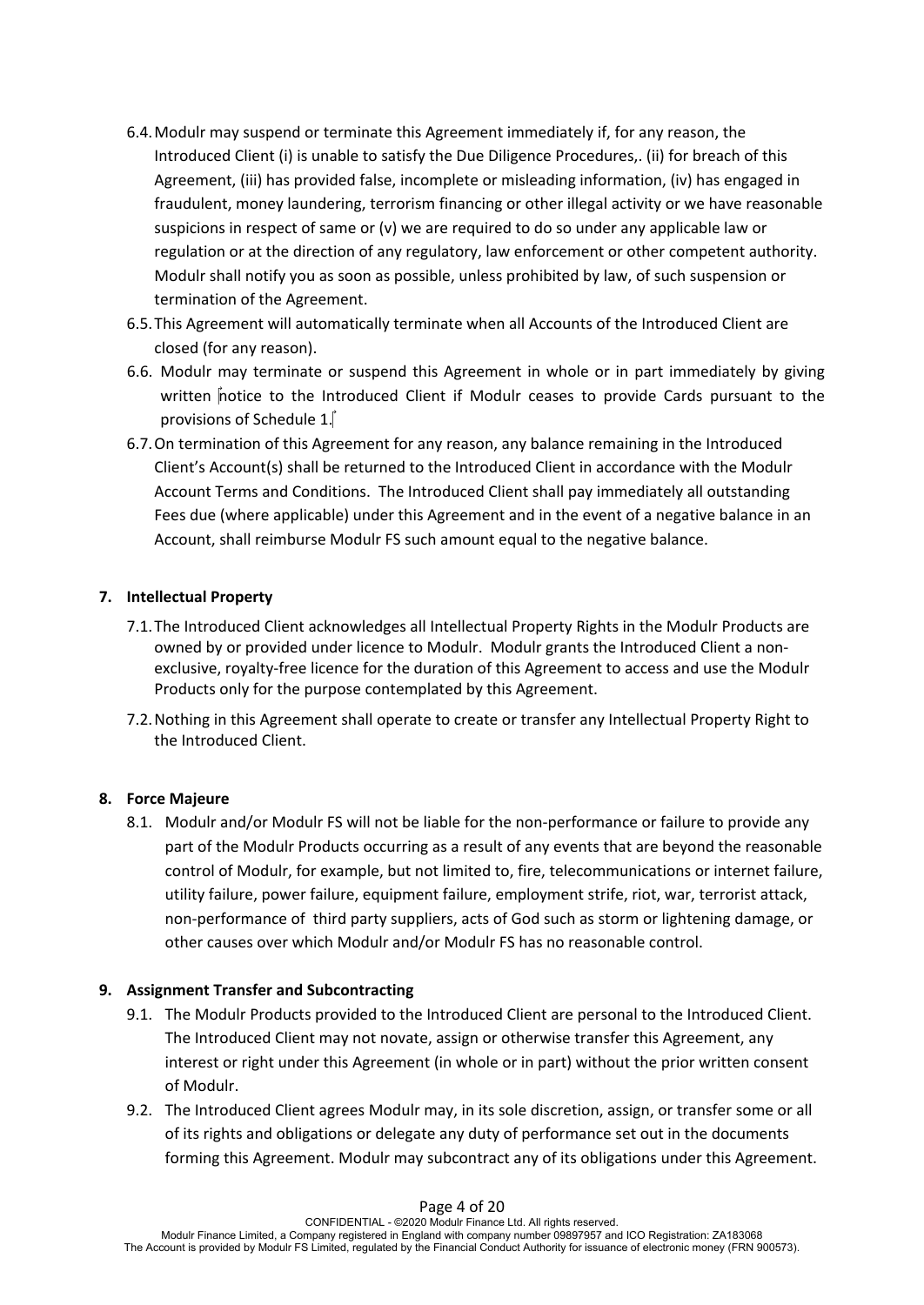- 9.3. In the event of any transfer of this Agreement by Modulr to another service provider; if the Introduced Client does not want to transfer to the new provider, the Introduced Client must notify Modulr of its objection in writing to Customer Services. On receipt of such notification, Modulr it will terminate this Agreement. Any balance remaining in the Introduced Client's Account(s) will be returned to the Introduced Client in accordance with the redemption procedure set out in the Modulr Account Terms and Conditions.
- 9.4. It is acknowledged by the Introduced Client that Modulr enters into this Agreement on its own behalf and as agent for and on behalf of Modulr FS with respect only to clauses 10 and 14 of these Introduced Client Terms of Business.

## **10. Liability**

- 10.1. Nothing in this Agreement will operate to limit either party or its agent's liability with respect to fraud or for death or personal injury resulting from negligence, in either case whether committed by that party or its employees, agents or subcontractors.
- 10.2. Modulr and Modulr FS makes no warranty that access to and use of the Modulr Products will be uninterrupted or error free.
- 10.3. The Introduced Client acknowledges and agrees that Modulr and/or Modulr FS are not liable to the Introduced Client for any loss, liability or damages the Introduced Client suffers which result from, are related to, or in any way are connected with any fraud control, restriction measures or other measures implemented from time to time including as require, unless such loss, liability or damage is a direct result of Modulr and/or Modulr FS's fraud, gross negligence or willful misconduct in procuring the implementation of fraud control or purchase restriction measures that Modulr has expressly agreed in writing to procure for the Introduced Client.
- 10.4. Modulr and Modulr FS shall not be liable to the Introduced Client for any loss or damage the Introduced Client may suffer as a result of any act or omission of an Authorised User or Cardholder or an Authorised User's or Cardholder's use of or inability to use of the Modulr Products.
- 10.5. The Introduced Client agrees to indemnify Modulr and Modulr FS against any and all actions, claims, costs, damages, demands, expenses, liabilities, losses and proceedings Modulr and/or Modulr FS directly or indirectly incurs or which are brought against Modulr if the Introduced Client, or an Authorised User, or a Cardholder has acted fraudulently, been negligent or has misused a Modulr Product or any of the services provided under this Agreement.
- 10.6. Modulr and/or Modulr FS shall not be responsible in any way for any interest or claims of any third parties in respect of the Modulr Products, except as required by law or regulation.

## **11. Reports**

- 11.1. Modulr may make available certain management or other reporting or business administration functionality via the Website.
- 11.2. Modulr may from time to time amend, modify, replace or withdraw in whole or in part such reporting it provides without further notice.

## **12. Data Privacy**

12.1. Modulr will collect and retain personal information about the Introduced Client and each Authorised User and Cardholder to enable Modulr to deliver the Modulr Products, the services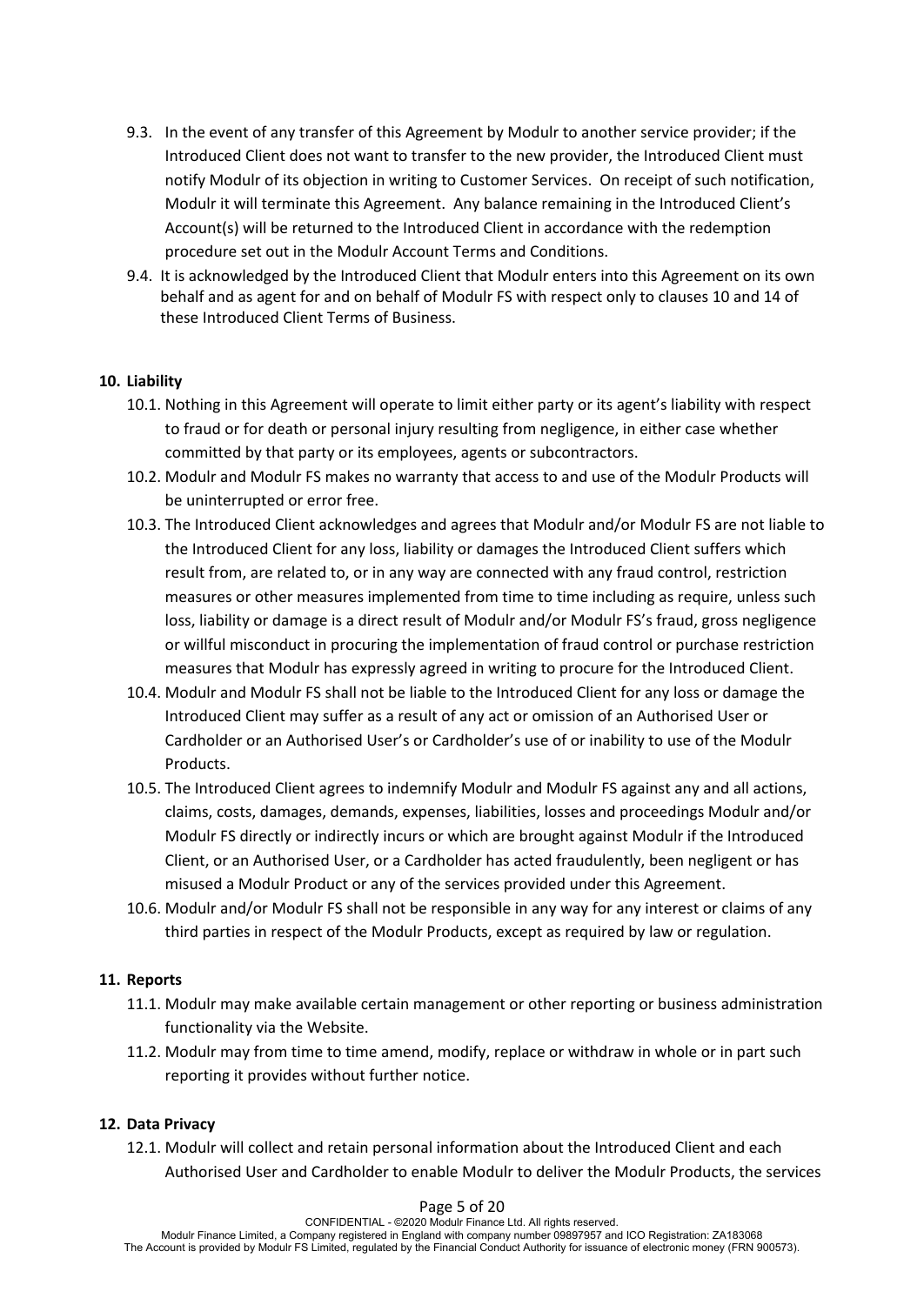linked to it and deal with any enquiries that the Introduced Client may have about it. Modulr is the data controller of the personal information gathered by Modulr for such purpose. If Modulr uses a third party to provide a part of the Modulr Product then that provider will be the owner and controller of the personal information they require to collect in order to operate the relevant service. The use of personal information by third-party service providers will be set out in their service terms and conditions of use. Modulr will, at such third-party provider's direction, process personal data on its behalf, for example, to enable Modulr to provide Customer Services to the Introduced Client.

- 12.2. Modulr processes personal information in accordance with relevant laws on the protection of personal data.
- 12.3. If Modulr transfers the Introduced Client's information to a third party in a country outside of the European Economic Area Modulr will ensure that the third party agrees to apply the same levels of protection that Modulr is legally obliged to have in place when Modulr processes personal data.
- 12.4. Further information about how Modulr uses personal information can be found in Modulr's Privacy Policy; please contact Customer Services for a copy of this.

# **13. Changes to the Agreement**

- 13.1. Modulr may amend or modify this Agreement by giving no less than two (2) months' notice to the Introduced Client unless Modulr is required to make such a change sooner by law. All proposed changes will be posted on the Website and communicated to the Introduced Client by such other means that Modulr agreed with the Introduced Client, for example by email. If the Introduced Client is accessing Modulr Products via a Partner Platform, all notifications will be communicated via such Partner Platform.
- 13.2. The Introduced Client has no obligation to accept such amendments proposed by Modulr.
- 13.3. The Introduced Client will be taken to have accepted any change to this Agreement that Modulr notifies to the Introduced Client unless the Introduced Client tells Modulr otherwise before the relevant change takes effect. In such circumstance, Modulr will treat notice of objection by the Introduced Client as notification that the Introduced Client wishes to terminate this Agreement and the use of all Modulr Products immediately. All Accounts of the Introduced Client will be closed and any balance remaining in the Introduced Client's Account will be returned to the Introduced Client in accordance with the redemption procedure set out in the Modulr Account Terms and Conditions. In this circumstance the Introduced Client will not be charged a fee for the Account closure and return of any balance.

## **14. General**

- 14.1. In these Introduced Client Terms of Business, headings are for convenience only and shall not affect the interpretation of these Introduced Client Terms of Business.
- 14.2. Any delay or failure by Modulr to exercise any right or remedy under this Agreement shall not be interpreted as a waiver of that right or remedy or stop Modulr from exercising its rights at any subsequent time.
- 14.3. In the event that any part of this Agreement is held not to be enforceable, this shall not affect the remainder of the Agreement which shall remain in full force and effect.

#### Page 6 of 20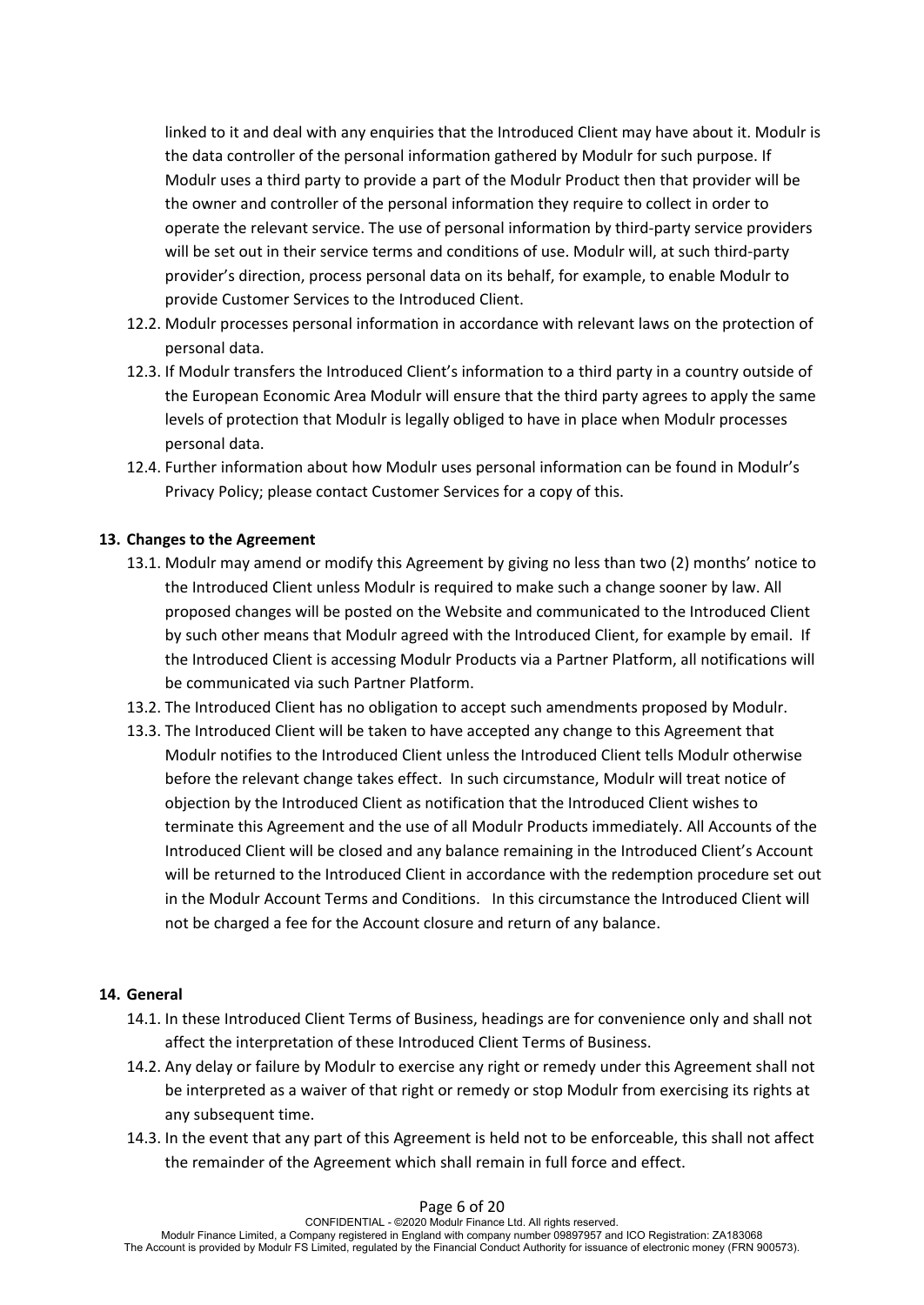- 14.4. The Introduced Client shall remain responsible for complying with this Agreement until its Account(s) are closed (for whatever reason) and all sums due under this Agreement have been paid in full.
- 14.5. This Agreement is written and available only in English and all correspondence with the Introduced Client shall be in English.
- 14.6. This Agreement is governed by the laws of England and the Introduced Client agrees to the non-exclusive jurisdiction of the English courts.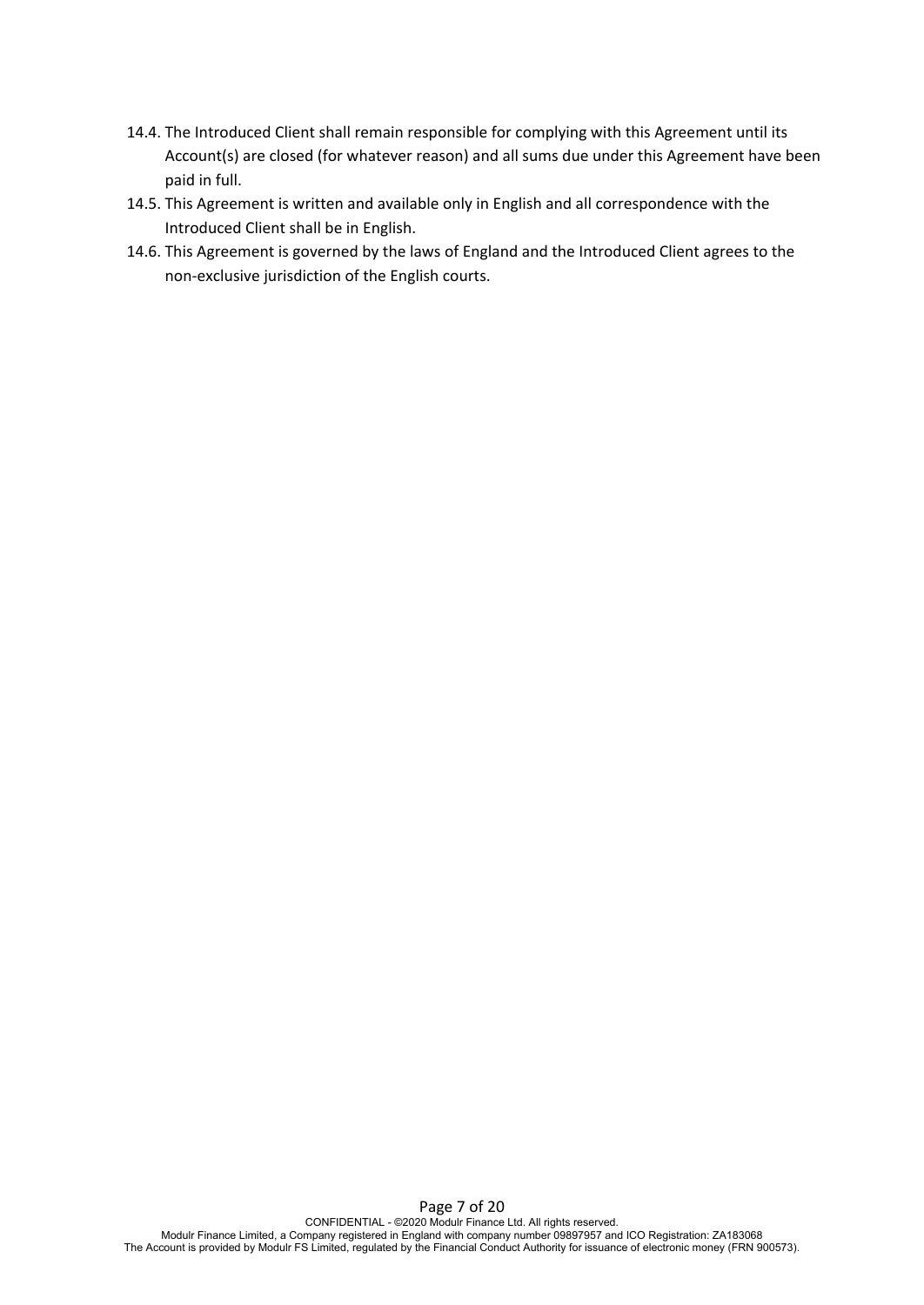# **Schedule 4 – PIS Terms and Conditions**

# **OR**

# **1. INTRODUCTION**

**1.1** The terms of Schedule 4 shall apply where the PIS is included within the Modulr Products provided to you.

**1.2** These PIS Terms and Conditions, alongside the Modulr Account Terms and Conditions form the agreement between Modulr FS and you and sets out the terms that apply to your use of PIS as defined below.

**1.3** We are authorised by the Financial Conduct Authority (FRN 900573) for the issuance of electronic money and providing payment services, including payment initiation services.

**1.4** Unless expressly stated in this Schedule 4, the definitions contained in this Agreement shall apply to this Schedule 4.

# **2. DEFINITIONS**

**Account Servicing Payment Service Provider** or **ASPSP** – the third party payment service provider, such as a bank, with whom you or the End User holds an online payment account (Source Account) which we will access when you use PIS;

**End User** – means your customer who wishes to purchase your goods and/or services using PIS, and who holds a Source Account;

Information – in relation to PIS, means any information related to you, and any personal information related to the End User;

**Payment Initiation** – means either (i) a payment order initiated at your request from your Source Account to your Modulr Account ; or (ii) a payment order initiated at the request of an End User from their Source Account to your Account;

**Payment Initiation Service** or PIS – means a service to initiate a payment from a Source Account, as more particularly described in clause 3.

**Source Account** – a payment account accessible online which you or an End User holds with an ASPSP;

**Standing Order** – a regular, recurring Payment Initiation as instructed by an End User.

# **3. OUR SERVICES**

**3.1** You can only use PIS if you have an Account. You can continue to use PIS as long as you continue to hold an Account.

**3.2** You will be able to use our API to:

**3.2.1** add funds to your Modulr Account from a Source Account;

**3.2.2** allow an End User to initiate a payment from a Source Account to your Account; and

**3.2.3** allow an End User to set up a Standing Order from their Source Account to your Account.

**3.3** When using PIS to add funds to your Modulr Account, we will provide you with a redirection URL which will redirect you to your ASPSP, where you can log in using you ASPSP credentials and consent to the Payment Initiation from your Source Account.

**3.4** For End Users, we will provide you with a redirection URL to provide to the End User to redirect them to their ASPSP, where they can log in using their ASPSP credentials and consent to the Payment Initiation from their Source Account.

**3.5** We are not responsible for the services or provided by the ASPSP. The services provided in relation to the Source Account are subject to a separate agreement between you and your ASPSP, or the End User and their ASPSP.

# **4. END USERS**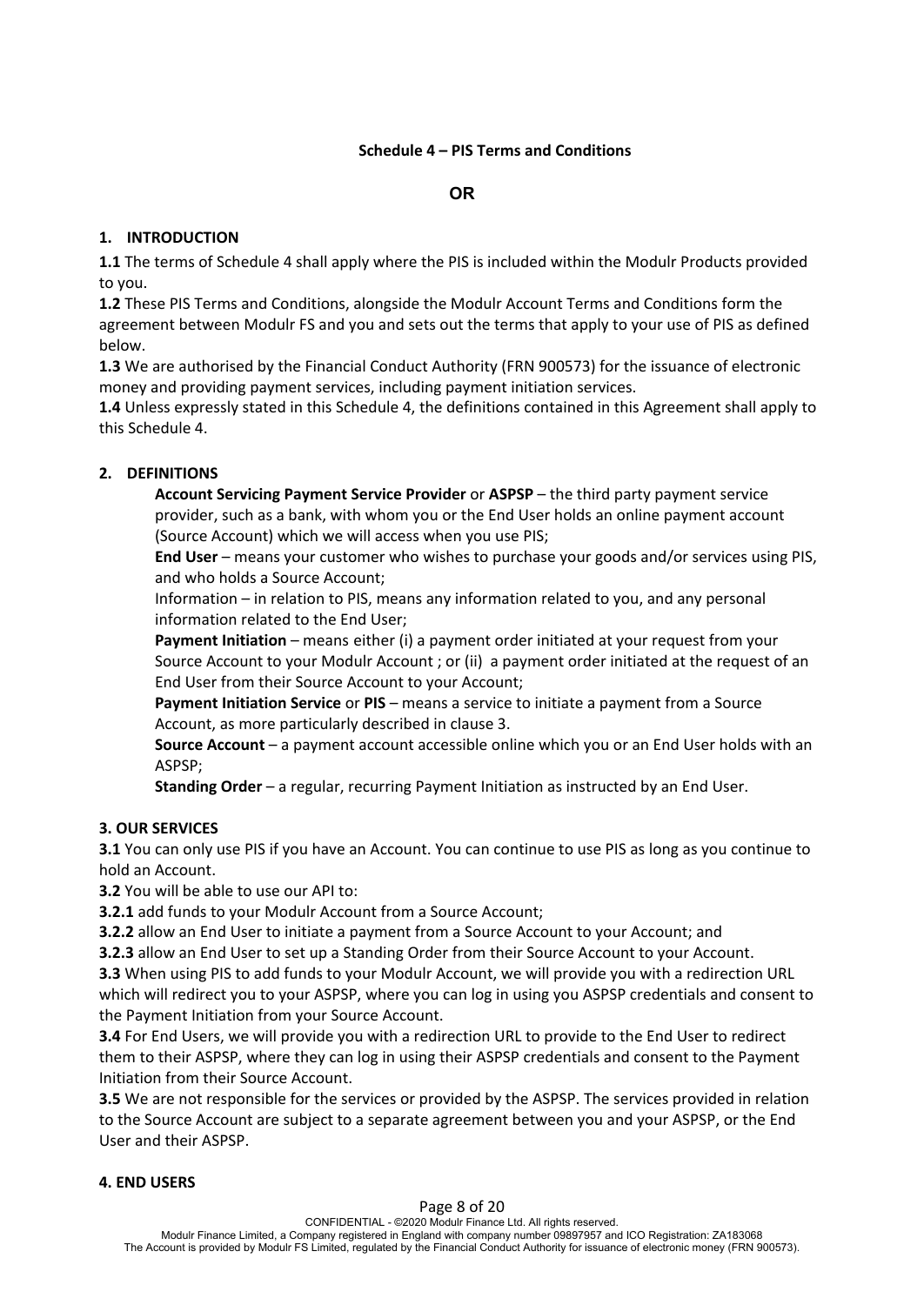**4.1** You will only allow End Users to request Payment Initiations and Standing Orders in accordance with these PIS Terms and Conditions and the End User Terms and Conditions (contained at Annex 1 to this Schedule 4).

**4.2** You will ensure that End Users have read and accepted the End User Terms and Conditions prior to the End User using PIS.

**4.3** You will keep a record of each End User's confirmation given in accordance with clause 4.2 above and shall promptly make such records available to Modulr on request.

**4.4** You acknowledge that an End User may revoke their consent to process Payment Initiations or Standing Orders at any time, and Modulr shall not be liable to you for failing to provide the Information requested by you.

**4.5** We will not be able to revoke a transfer from a Source Account once it has been confirmed by an End User.

**4.6** Once an End User requests us to initiate a payment from a Source Account, Modulr will make the following information available to you and you must provide it immediately to the End User:

**4.6.1** a confirmation that the payment has been successfully initiated with the End User's ASPSP;

**4.6.2** a reference to identify the payment transaction and any information transferred with the payment order; and

**4.6.3** the amount of payment.

**4.7** Where applicable, you will comply with Modulr's PIS Customer Requirement Guidelines as provided to you by Partner Platform and as may be amended from time to time.

# **5. ACCOUNT TOP UP**

**5.1** You may use PIS to make a payment initiation for the purpose of adding funds to your Modulr Account.

**5.2** When you request us to initiate a payment from your Source Account, Modulr will make the following information available to you:

**5.2.1** a confirmation that the payment has been successfully initiated with your ASPSP;

**5.2.2** a reference to identify the payment transaction and any information transferred with the payment order; and

**5.2.3** the amount of payment.

# **6. SECURITY**

**6.1** You must not allow another person to use security information necessary to use PIS;

**6.2** We can restrict or suspend your ability to use PIS, including refusing to initiate the payment from a Source Account, if we are concerned about the security of your access to the Online Portal or the API, using PIS is causing or could cause a breach of these Terms and Conditions or if we have reasonable grounds for suspecting that you or a third party has committed or is about to commit a crime or other abuse in connection with your use of our API or Online Portal.

**6.3** If we restrict or suspend your use of PIS or refuse to initiate the payment from a Source Account, we will, without undue delay and provided we are legally permitted to do so, notify you. If possible, we will provide the reasons for this and where it is possible will provide reasons for the restriction or suspension and where those reasons relate to factual matters, the procedure of rectifying any factual errors that led to the restriction or suspension. Where we need to contact you, we will use the contact details associated with your Account, such as email, or telephone. You should inform us without delay if your contact details change.

# **7. DISPUTES AND INCORRECT TRANSACTIONS**

**7.1** If you or the End User have a reason to believe that a payment from a Source Account initiated by us was unauthorised or was made incorrectly, , the owner of the Source Account (i.e. you or the End User, as the context allows) should contact their ASPSP to resolve their query and we will cooperate with the ASPSP's investigation in to such payment. Where we believe that the incorrect payment was due to our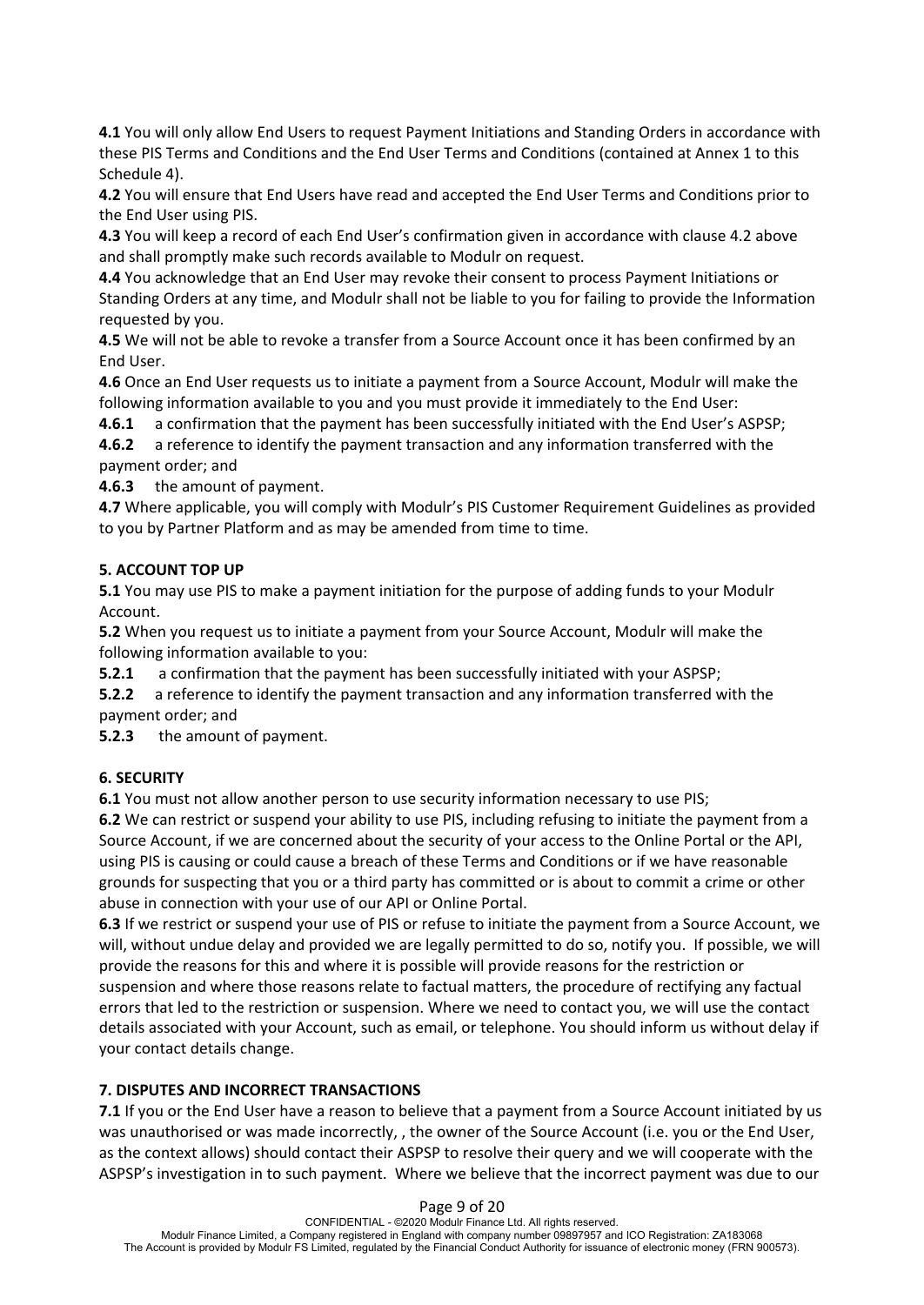error in respect of the part of the Payment Initiation we were responsible for, we will refund the incorrectly initiated payment back to the original Source Account.

**7.2.** You will be liable for all payments initiated through our API or Online Portal if you have acted fraudulently or with gross negligence (for example failed to keep your security information such as but not limited to the Online Portal log in details and API security details or Source Account credentials safe).

## **8. YOUR LIABILITY**

**8.1** You are responsible for understanding and complying with these PIS Terms and Conditions. **8.2** You agree to indemnify and hold harmless, us, Modulr and our distributors, partners, agents, sponsors, and service providers and their group companies from and against the costs of any legal action (including any loss arising from action taken by a Regulator) taken to enforce these PIS Terms and Conditions and/or any breach of these PIS Terms and Conditions by you, including in respect of any noncompliance with clauses 4.2 and 4.3 of these PIS Terms and Conditions.

## **9. OUR LIABILITY**

**9.1** In addition to our liability set out in the Modulr Account Terms and Conditions (whether arising in contract, tort (including negligence), breach of statutory duty or otherwise), where a Payment Initiation is incorrectly made from a Source Account due to our default, our liability shall be limited as appropriate (i) to refund to you an equivalent amount to which was incorrectly deducted from your Source Account; or (ii) to refund to the End User of an equivalent amount to that which was incorrectly deducted from their Source Account.

## **10. TERMINATION**

**10.1** These PIS Terms and Conditions will apply each time you use PIS in relation to your Account. **10.2** We can terminate your access to PIS at any time if we give you two months' notice.

**10.3.** We can terminate your access to PIS at any time with immediate effect (and until your default has been remedied or these Terms and Conditions terminated) without any prior notice to you if:

**10.3.1** we discover any of the Information that we hold for you is incorrect; or

**10.3.2** if we have reason to believe that you or a third party has committed or is about to commit a crime or other abuse (including fraud) in connection with your use of PIS; or

**10.3.3** you have breached these Terms and Conditions.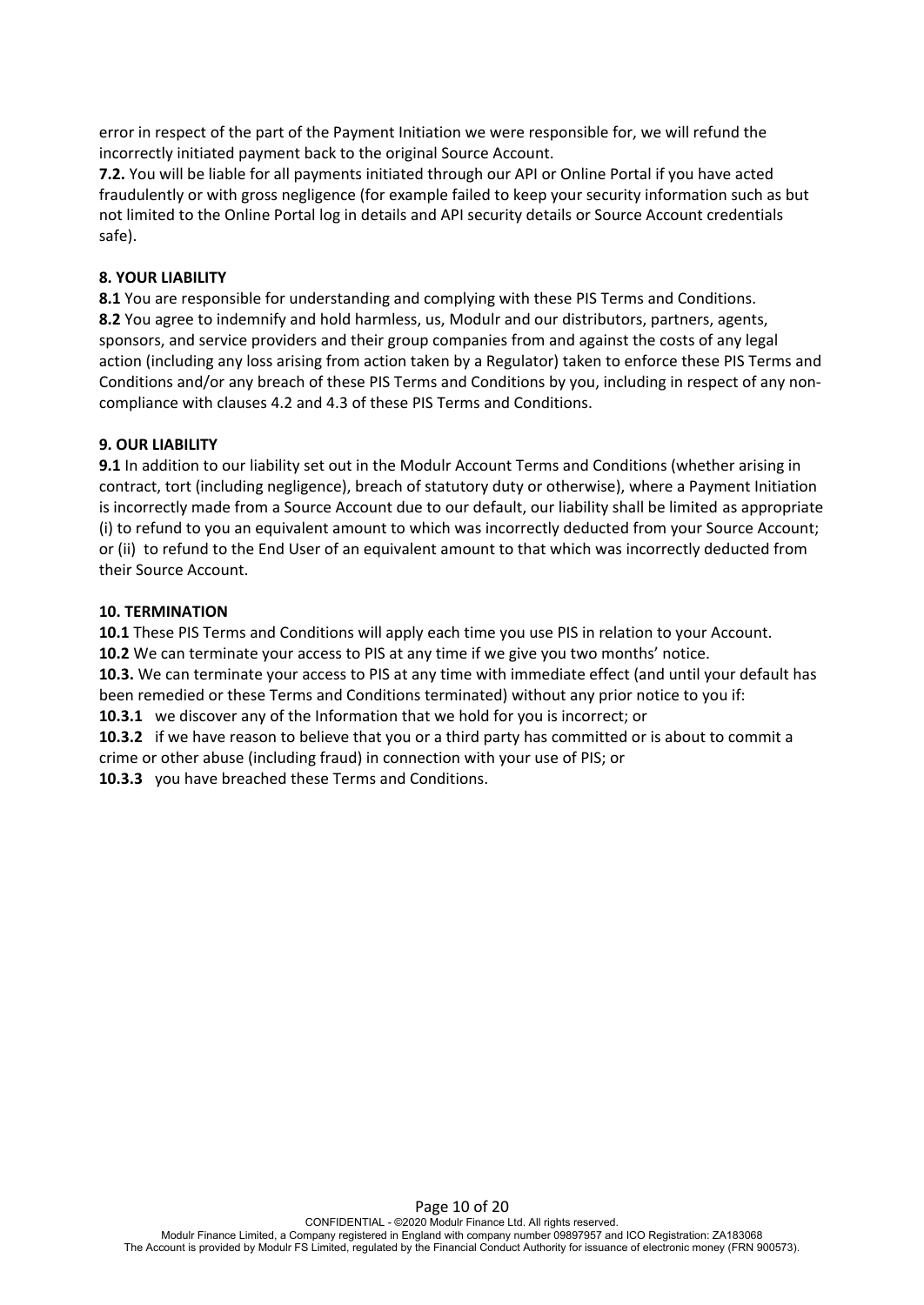## **ANNEX 1 TO SCHEDULE 4 – End User PIS Terms and Conditions**

#### **Important information you need to know**

These End User PIS Terms and Conditions ("**Terms and Conditions**") form the agreement between Modulr FS and you and sets out the terms that apply to your use of PIS as defined below.

Please read these Terms and Conditions carefully before you agree to use PIS provided by us.

By using PIS, you accept the terms of these Terms and Conditions. If there is anything you do not understand, please contact Customer Services using the contact details set out below. You can also request a copy of these Terms and Conditions at any time by contacting Customer Services.

### **1. DEFINITIONS**

**Account Servicing Payment Service Provider** or **ASPSP** – the third party payment service provider, such as a bank, with whom you hold an online payment account (Source Account) which we will access when you use our Service. **Customer Services** - the contact centre for dealing with queries about our Services, who can be contacted at

support@modulrfinance.com or 0303 313 0060.

**Data Protection Laws** – the following, to the extent they are applicable to a party: the General Data Protection Regulation (EU) 2016/679, the Electronic Communications Data Protection Directive 2002/58/EC, the Privacy and Electronic Communications (EC Directive) Regulations 2003 and all applicable laws and regulations relating to processing of personal data and privacy (as amended or replaced from time to time), including where applicable the guidance and codes of practice issued by the Information Commissioner (in the United Kingdom) or other applicable supervisory authority.

**Information** – means any personal information related to you

**Merchant -** the entity legally responsible for the Modulr Account, from whom you are purchasing goods or services. **Modulr –** Modulr Finance Ltd, a company registered in England and Wales with number 09897957 and whose registered office is at Scale Space, 58 Wood Lane, London, W12 7RZ. Modulr Finance Ltd (FRN: 900699) is a registered agent of Modulr FS Ltd. **Modulr Account** - the electronic account provided by us to the Merchant.

Payment Initiation Service or PIS - means a service to initiate a payment at your request from a Source Account held by you, as more particularly described in clause 3.1.

**Source Account** – a payment account accessible online which you hold with an ASPSP;

**Standing Order** - a regular, recurring Payment Initiation as instructed by you.

**we, us, our or Modulr FS** - Modulr FS Ltd, a company registered in England and Wales with number 09897919 and whose registered office is at Scale Space, 58 Wood Lane, London, W12 7RZ and who is regulated by the Financial Conduct Authority for issuance of electronic money under FRN 900573, or Modulr acting on Modulr FS Ltd's behalf.

**you, your** - the payee who wishes to use PIS to send funds to a Merchant's Modulr Account.

### **2. SCOPE OF THESE TERMS AND CONDITIONS**

**2.1** These Terms and Conditions apply to your use of PIS. We are authorised by the Financial Conduct Authority (FRN 900573) for the issuance of electronic money and providing payment services, including payment initiation services. Your rights and obligations relating to the use of PIS are subject to these Terms and Conditions between you and us.

**2.2** These Terms and Conditions are written and available only in English and we undertake to communicate with you in English regarding any aspect of your use of PIS.

### **3. OUR SERVICES**

**3.1** You will be able to initiate a payment from your Source Account to the Merchant's Modulr Account, or set up a Standing Order. You will need to select the linked Source Account and the amount when you ask us to initiate the payment.

**3.2** We may use internet providers, web browsers and other third parties to access your Source Account held with the ASPSP, so that we can transmit the information relating to your Source Account or initiate the payment.

**3.3** The services provided to you in relation to your Source Account are subject to a separate agreement between you and the ASPSP. We are not responsible for the services or provided to you by the ASPSP.

### **4. USING THE SERVICES**

**4.1** Each time you use our PIS, you are giving us your explicit consent to initiate the payment from your Source Account to the Modulr Account for the amount you select at the time of your request.

**4.2** You will need to provide the same identifying information that you use when logging into to access your Source Account online with your ASPSP, such as your user name, password and/or other security information (such as answers to challenge questions or one-time-passcodes) ("**Security Credentials**"). You will need to provide your Security Credentials to:

**4.2.1** link the Source Account; and

**4.2.2** authorise a payment from your Source Account you have asked us to initiate.

## Page 11 of 20

CONFIDENTIAL - ©2020 Modulr Finance Ltd. All rights reserved.

Modulr Finance Limited, a Company registered in England with company number 09897957 and ICO Registration: ZA183068 The Account is provided by Modulr FS Limited, regulated by the Financial Conduct Authority for issuance of electronic money (FRN 900573).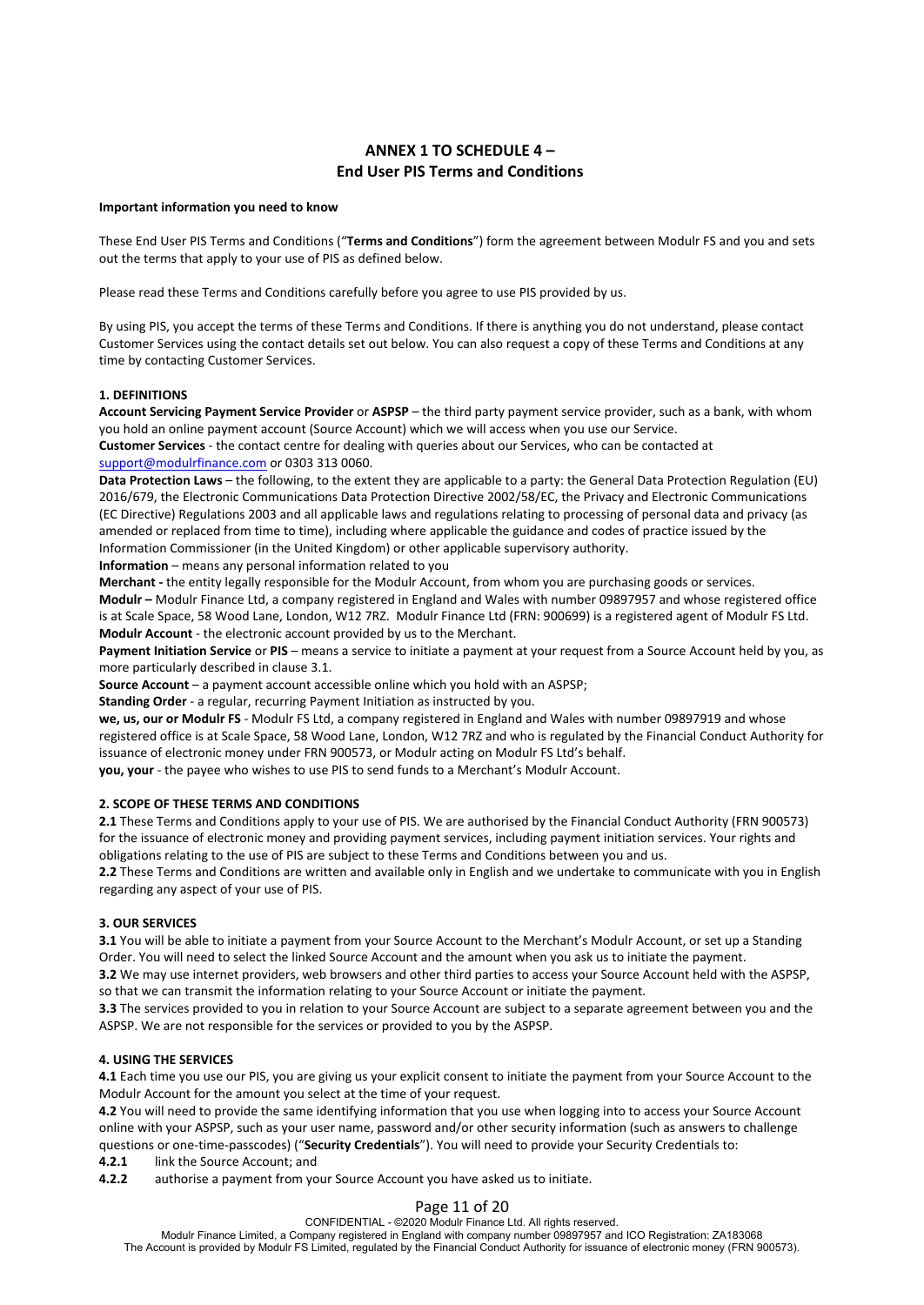**4.3** We will not be able to revoke a transfer from your Source Account once you have confirmed it.

**4.4** Once you request us to initiate a payment from your Source Account, the Merchant will provide:

**4.4.1** a confirmation that the payment has been successfully initiated with your ASPSP;

**4.4.2** a reference to identify the payment transaction and any information transferred with the payment order; and

**4.4.3** the amount of payment.

### **5. STANDING ORDERS**

**5.1** You will be able to set up a Standing Order to make regular, recurring Payment Initiations to the Merchant's Modulr Account. When setting up a Standing Order, you are giving us explicit consent to initiate a regular, recurring Payment Initiations from your Source Account to the Modulr Account for the amount you select at the time of your request.

**5.2** You must provide the following information to allow us to set up the Standing Order: the date of the first Payment Initiation, the amount of the Standing Order, and if the Standing Order is not open-ended, the date of the final Payment Initiation.

**5.3** If you wish to amend or cancel a Standing Order, you must contact your ASPSP. Modulr is not able to amend or cancel Standing Orders and accepts no liability for Standing Orders which have been incorrectly amended or cancelled.

### **6. FEES**

We will not charge you any fees for using PIS.

### **7. SECURITY**

**7.1** You must not:

**7.1.1** allow another person to use security information necessary to use PIS;

**7.1.2** write down password(s) or any security information unless this is done in a way that would make it impossible for anyone else to recognise any of that information; or

**7.1.3** disclose passwords or any security information, or otherwise make them available to any other person, whether verbally or by entering them in a way that allows them to be observed by others.

**7.2** We can restrict or suspend your ability to use PIS, including refusing to initiate the payment from your Source Account, if we are concerned that using PIS is causing or could cause a breach of these Terms and Conditions or if we have reasonable grounds for suspecting that you or a third party has committed or is about to commit a crime or other abuse in connection with your use of our PIS.

**7.3** If we refuse to initiate the payment from your Source Account, we will, without undue delay and provided we are legally permitted to do so, notify you, via the Merchant. If possible, we will provide the reasons for this and where it is possible will provide reasons for the restriction or suspension and where those reasons relate to factual matters, the procedure of rectifying any factual errors that led to the restriction or suspension.

### **8. DISPUTES AND INCORRECT TRANSACTIONS**

**8.1** If you have a reason to believe that a payment from your Source Account initiated using our PIS was unauthorised or was made incorrectly, you can contact your ASPSP to resolve your query and we will cooperate with the ASPSP's investigation in to such payment. Where we believe that the incorrect payment was due to our error in respect of the part of the initiated payment we were responsible for, we will refund the incorrectly initiated payment back to the original Source Account. **8.2.** You will be liable for all payments initiated through our PIS if you have acted fraudulently or with gross negligence (for example failed to keep your security information or Source Account Security Credentials safe).

**8.3** In circumstances where payment is initiated from your Source Account by us is disputed by you or your ASPSP, if we require your support to enable us to establish the cause of the incorrectly initiated payment, you agree to provide us with all assistance that we reasonably require.

### **9. YOUR LIABILITY**

**9.1** You are responsible for understanding and complying with these Terms and Conditions.

**9.2** It is your responsibility to keep the Merchant updated of changes to your Information, including e-mail address and mobile numbers. Failure to do so may result in us being unable to contact you regarding our PIS or to let you know about changes to these Terms and Conditions.

**9.3** You agree to indemnify and hold harmless, us, Modulr and our distributors, partners, agents, sponsors, and service providers and their group companies from and against the costs of any legal action taken to enforce these Terms and Conditions and/or any breach of these Terms and Conditions by you.

### **10. OUR LIABILITY**

**10.1** Our liability in connection with this these Terms and Conditions (whether arising in contract, tort (including negligence), breach of statutory duty or otherwise) shall be subject to the following exclusions and limitations:

**10.1.1** we shall not be liable for any default resulting directly or indirectly from any cause beyond our control;

**10.1.2** we shall not be liable for any loss of profits, loss of business, or any indirect, consequential, special or punitive losses;

**10.1.3** where payment is incorrectly initiated from your Source Account due to our default, our liability shall be limited to refund to you of an equivalent amount to that which was incorrectly deducted from your Source Account.

## Page 12 of 20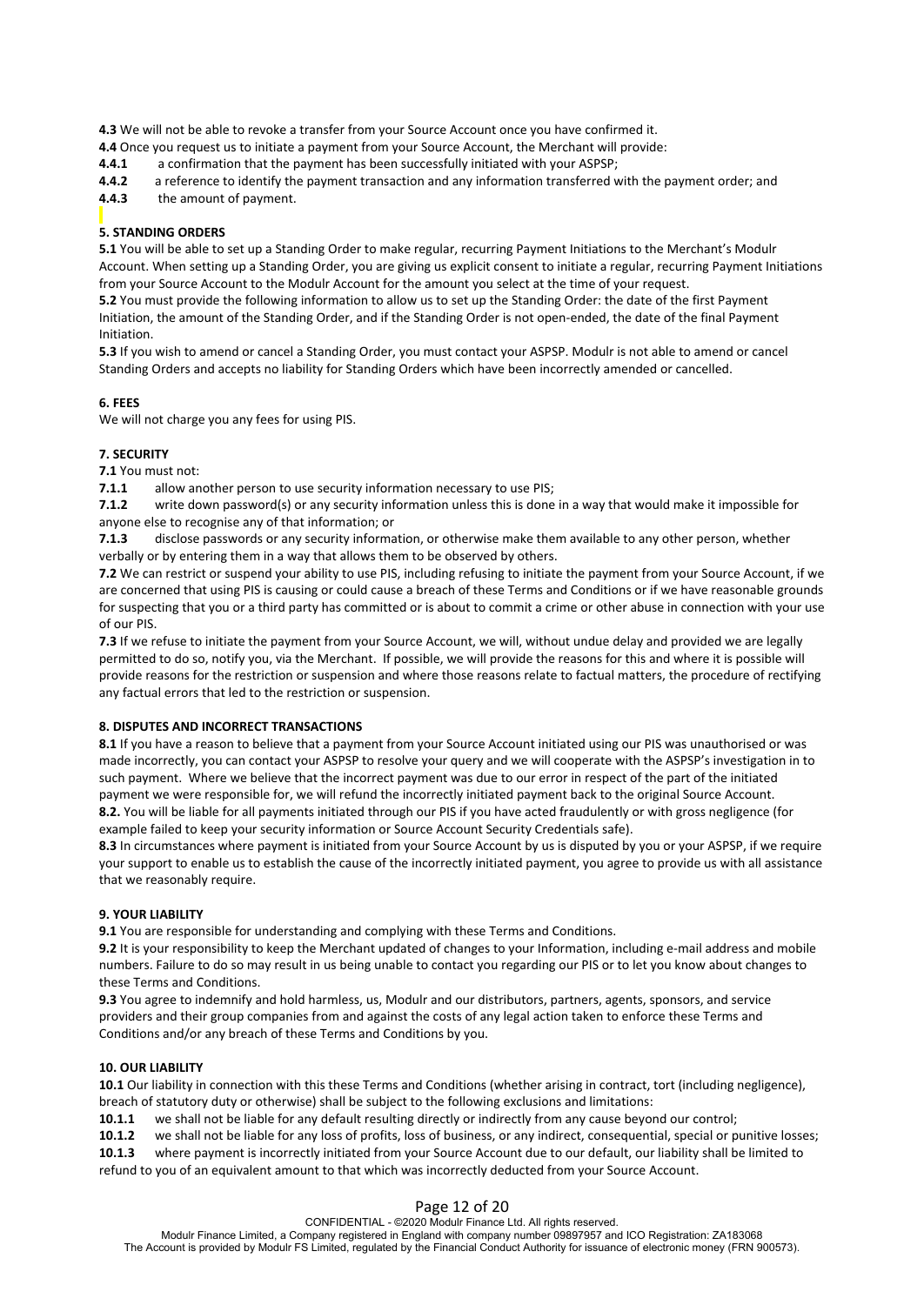**10.2** Nothing in these Terms and Conditions shall exclude or limit our liability for death or personal injury resulting from our negligence or fraud.

**10.3** To the extent permitted by law, all conditions or warranties implied by law, statute or otherwise are expressly excluded. **10.4** The above exclusions and limitations set out in this paragraph shall apply to any liability of our affiliates and other suppliers, contractors, agents or distributors and any of their respective affiliates (if any), to you, which may arise in connection with these Terms and Conditions.

#### **11. VARIATION**

**11.1** Each time you use our PIS you will be bound by the Terms of Service in force at that time.

**11.2** From time to time, we may update these Terms and Conditions. If we do this then we will provide an updated copy to Merchants and you will be bound by those new terms the next time you use our PIS. If you do not agree to those changes you should not use our PIS.

**11.3** If any part of these Terms and Conditions are inconsistent with any legal requirements then we will not rely on that part but treat it as if it did actually reflect the relevant legal requirement. If we need to make operational changes before we can fully comply with the new regulatory requirement, we will make those changes as soon as reasonably practical.

#### **12. TERMINATION OR SUSPENSION**

**12.1** We may at any time terminate or withhold your access to all or any part of our PIS at any time, effective immediately: **12.1.1** if you have breached any provision of these Terms and Conditions (or have acted in a manner which clearly shows that you do not intend to, or are unable to comply with the provisions of these Terms and Conditions); or

**12.1.2** if we, in our sole discretion, believe we are required to do so by law (for example, where the provision of the PIS to you is, or becomes, unlawful).

#### **13. YOUR INFORMATION**

**13.1** You may provide us with your Information from time to time in connection with your use of PIS. Some Information, especially the Account Information, will be necessary for us to provide you with the PIS under these Terms and Conditions. **13.2** We and our affiliates are committed to maintaining your Information in accordance with the requirements of the Data Protection Laws. You acknowledge and agree that any Information provided by you or a third party on your behalf to us shall be used, kept and may be disclosed to third parties in accordance with our Privacy Policy which is available on our website. We will take all reasonable steps to ensure that your Information is kept secure against unauthorised access, loss, disclosure or destruction. Except as required by law, or in accordance with these Terms and Conditions, your Information will not be passed to anyone without your permission.

**13.3** You explicitly consent to us accessing, processing and retaining any Information you provide to us for the purposes of providing payment services to you. This does not affect any rights and obligations you or we have under Data Protection Laws. You agree that we can use your Information in connection with the PIS, to enable us to review, develop and improve our products and services. This may involve providing your Information to our partners, affiliates, agents, distributors and suppliers to process transactions and for their statistical research and analytical purposes. We may also disclose your Information as required by law, regulation or any competent authority or agency to investigate possible fraudulent, unlawful or unauthorised activity. You may withdraw your consent at any time. If you do this, we will stop providing our PIS to you and stop using your Information to provide payment services to you. We may continue to process your Information for other purposes, for example where we are required by law to do so.

**13.4** If we discover that the Information we hold about you is incorrect, we may have to suspend or cancel your access to the PIS until we can establish the correct Information, in order to protect us both.

### **14. COMPLAINTS PROCEDURE**

**14.1** Complaints regarding any element of the PIS provided by us can be sent to Customer Services.

**14.2** All complaints will be subject to our complaints procedure. We will provide you with a copy of our complaints procedure upon request and, if we receive a complaint from you, a copy of our complaints procedure will automatically be posted or emailed to you.

**14.3** In most cases we will provide a full response by email to your complaint within fifteen business days after the date we receive your complaint. In exceptional circumstances where we are unable to respond in full to your complaint, we will inform you of this giving our reasons for the delay and the timeframe within which you will receive a full reply, which in any event shall be within thirty-five days of the date we received your complaint.

**14.4** If we fail to resolve your complaint to your satisfaction you may refer your complaint to the Financial Ombudsman Service (Exchange Tower, London E14 9SR, phone 0800 023 4567). Details of the service offered by the Financial Ombudsman Service are available at www.financial-ombudsman.org.uk.

#### **15. GENERAL**

**15.1** Any delay or failure to exercise any right or remedy under these Terms and Conditions by us shall not be construed as a waiver of that right or remedy or preclude its exercise at any subsequent time.

**15.2** If any provision of these Terms and Conditions is deemed unenforceable or illegal, the remaining provisions will continue in full force and effect.

### Page 13 of 20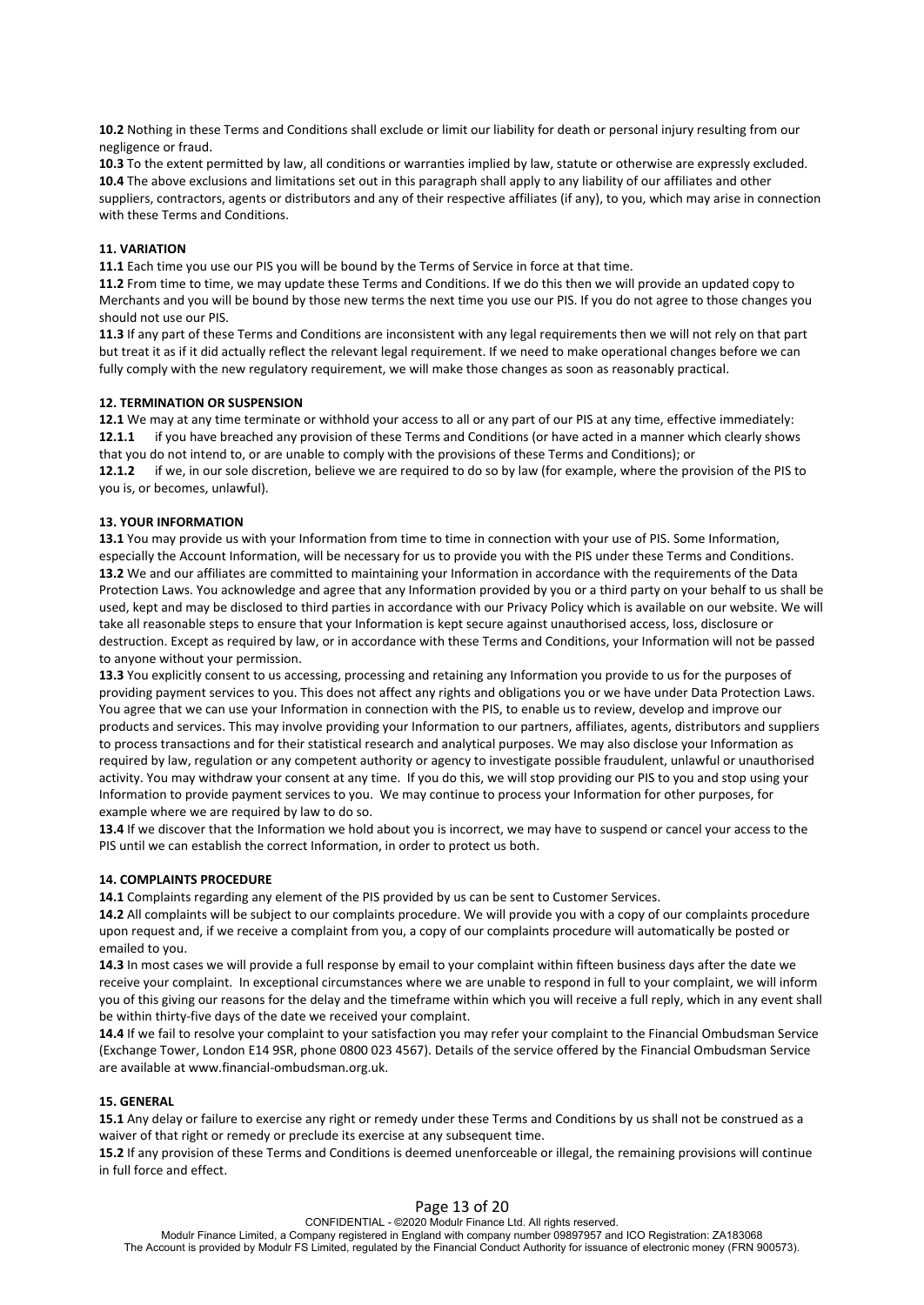**15.3** You may not assign or transfer any of your rights and/or benefits under these Terms and Conditions and you shall be the sole party to the contract between us. We may assign our rights and benefits at any time without prior written notice to you. We may subcontract any of our obligations under these Terms and Conditions.

**15.4** Save for Modulr, who act on our behalf, no third party who is not a party to these Terms and Conditions has a right to enforce any of the provisions in these Terms and Conditions.

**15.6** These Terms and Conditions are governed by English law and you agree to the exclusive jurisdiction of the courts of England and Wales.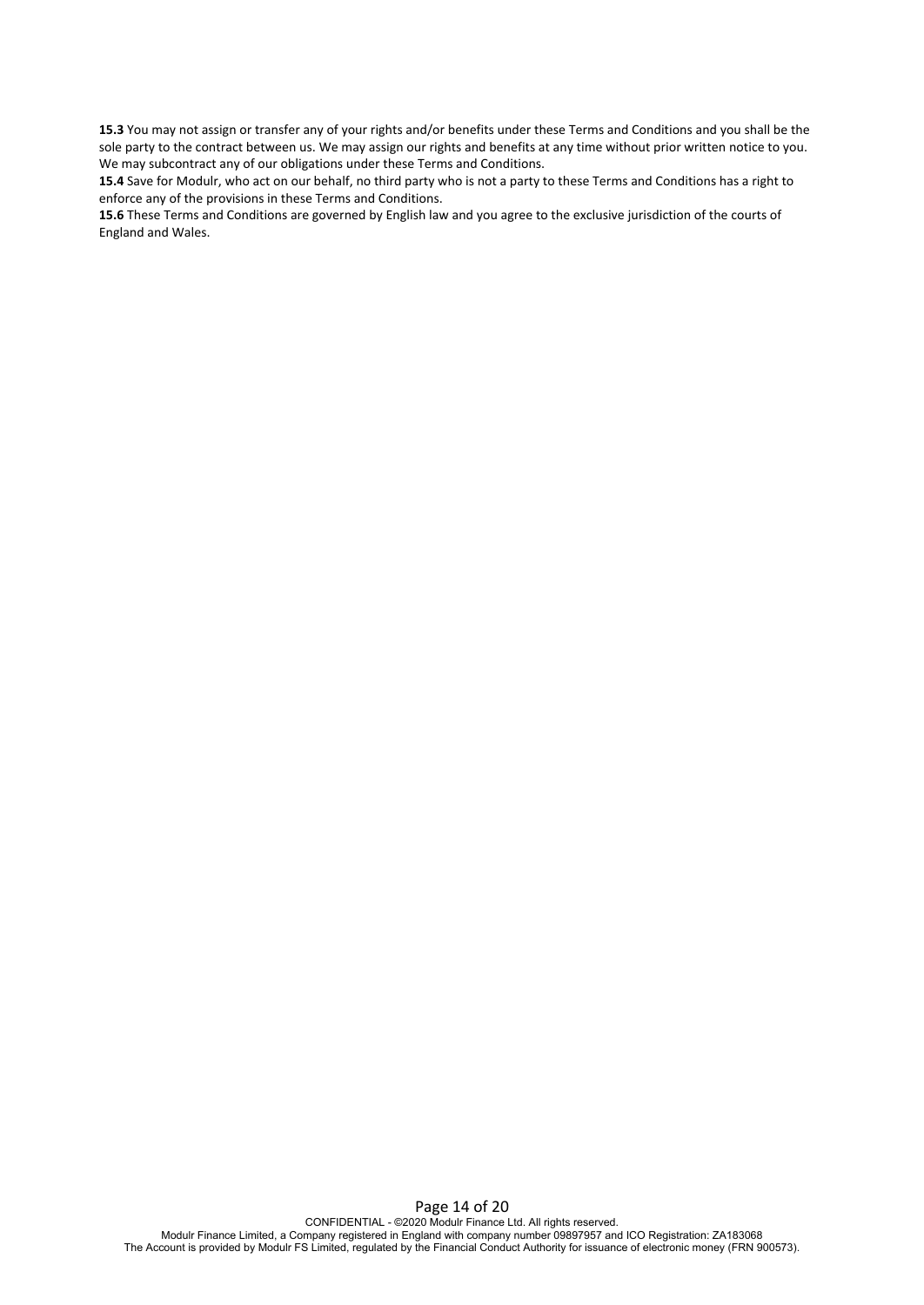# **Schedule 5: Confirmation of Payee**

# **OR**

For the purposes of this Schedule, the following definitions shall apply:

"**CoP Operating Guide**" means the operating guide published by Pay.UK in force at the time of this Agreement and as updated from time to time;

"**CoP Rules**" means the rules contained in the Confirmation of Payee Rulebook published by Pay.UK in force at the time of this Agreement and as updated from time to time; "**Data Privacy Notice**" means the Modulr privacy policy available online at https://www.modulrfinance.com/privacy-policy, as updated from time to time; and

"**Modulr CoP Developer Guide**" means the documentation relating to CoP made available to Partner Platform in the Modulr Developer Centre, as updated from time to time.

# **1. Introduction**

- 1.1. These CoP Terms and Conditions shall apply where Confirmation of Payee ("**CoP**") is included within the Modulr Products provided to you.
- 1.2. These CoP Terms and Conditions, alongside the Modulr Account Terms and Conditions form the agreement between Modulr FS and you and sets out the terms that apply to your use of CoP as defined below.

# **2. Compliance with Confirmation of Payee Rules**

- 2.1. Where applicable, you will comply with all CoP Rules as they apply to CoP.
- 2.2. The Introduced Client shall be responsible for ensuring that any authorised user who uses CoP complies with these terms and conditions and Modulr Account Terms and Conditions.

# **3. Confirmation of Payee**

3.1. CoP allows the account details of a payee to be checked with their payment service provider before a payment is instructed and made by the sender.

# **Outbound requests – Checking a payee's details before making a payment**

- 3.2. Modulr FS enables access to the Application Programming Interface (**API**) used by Modulr FS to send requests to the payee's payment service provider in order to check that the details entered match the details of the person or business to be paid.
- 3.3. When setting up a new payee for a payment (eg. Faster Payment), you must provide:
	- 3.3.1. the payee's full name, account number and sort code; and
	- 3.3.2.the type of account that will be paid (eg. either Business or Personal).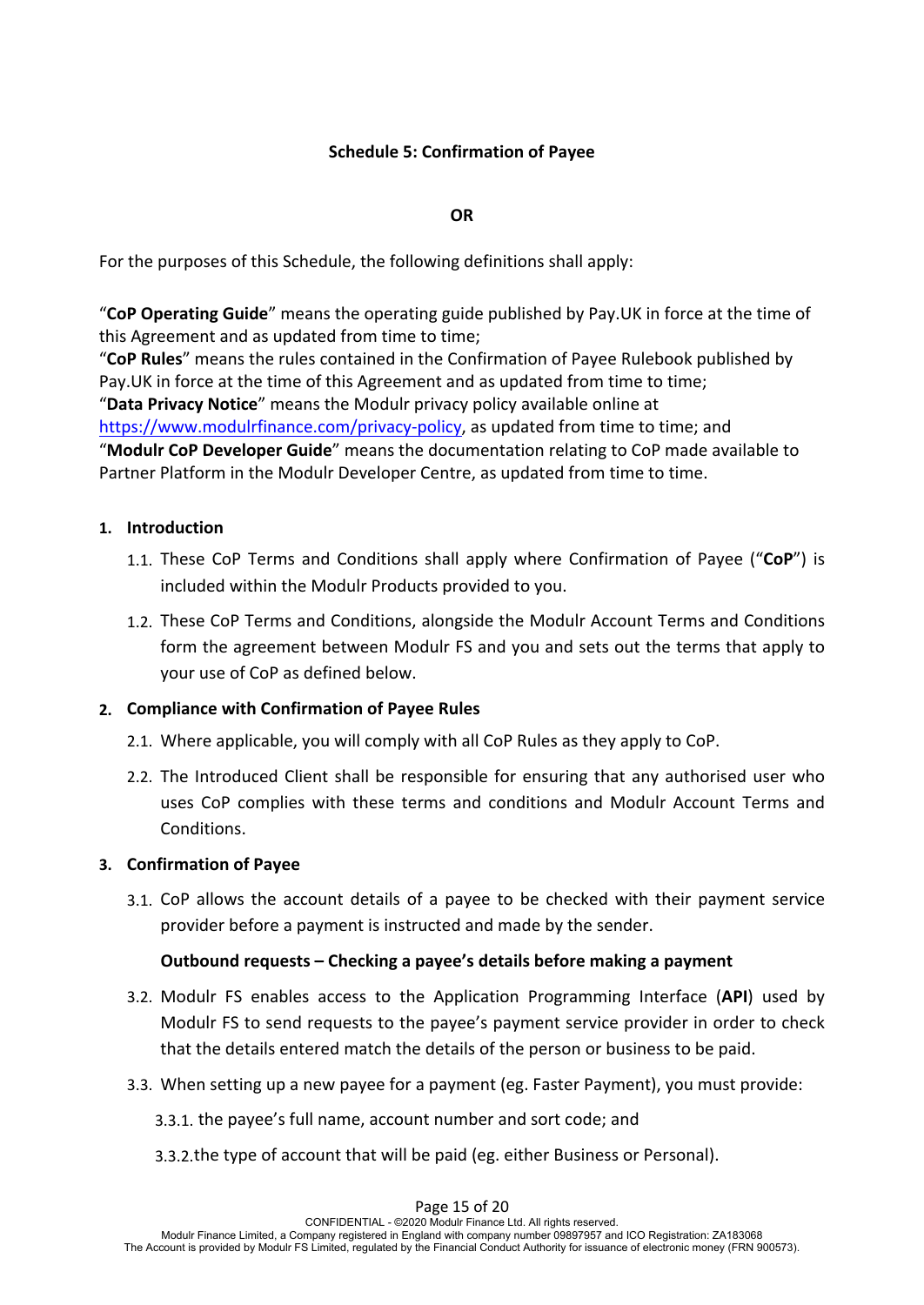- 3.4. Modulr FS will then send a request to the receiving payment service provider to check these details and provide the Partner Platform with a result within the API in line with the CoP Rules and Modulr CoP Developer Guide. These results include but are not limited to:
	- 3.4.1. the account name is a match;
	- 3.4.2.the account name is a close match; and
	- 3.4.3.the account name is not a match.
- 3.5. Partner Platform will then display results to you in accordance with the CoP Rules and the Modulr CoP Developer Guide, as agreed with Modulr FS.
- 3.6. It is acknowledged that, notwithstanding any results returned pursuant to clauses 3.4 and 3.5 above:
	- 3.6.1.the decision as to whether to proceed to payment or not remains with you. For the avoidance of doubt, if a payment is made by you and the money is ultimately sent to an incorrect account, Modulr FS may not be able to get the money back; and
	- 3.6.2.Modulr FS will not be liable for any subsequent properly authorised and executed payment.

# **Inbound requests – Receiving a payment**

- 3.7. Modulr FS intends to enable checks made by other participants of CoP against accounts held with it and respond to such requests from a payer's payment service provider in order to check that the details provided match that of the intended payee.
- 3.8. The use of this service, when available, will be subject to FAQs and the Data Privacy Notice.

# **4. Fair usage**

- 4.1. The use of CoP is subject to conditions contained in the CoP Rules, which include but are not limited to:
	- 4.1.1.CoP may only be used by you in anticipation of making a payment; and
	- 4.1.2.the number of the requests by you shall not exceed limits included in the CoP Rules and determined by Modulr FS from time to time.
- 4.2. For the avoidance of doubt, a breach of these fair usage provisions shall be a breach of these CoP Terms and Conditions which could result in the suspension or termination of this service.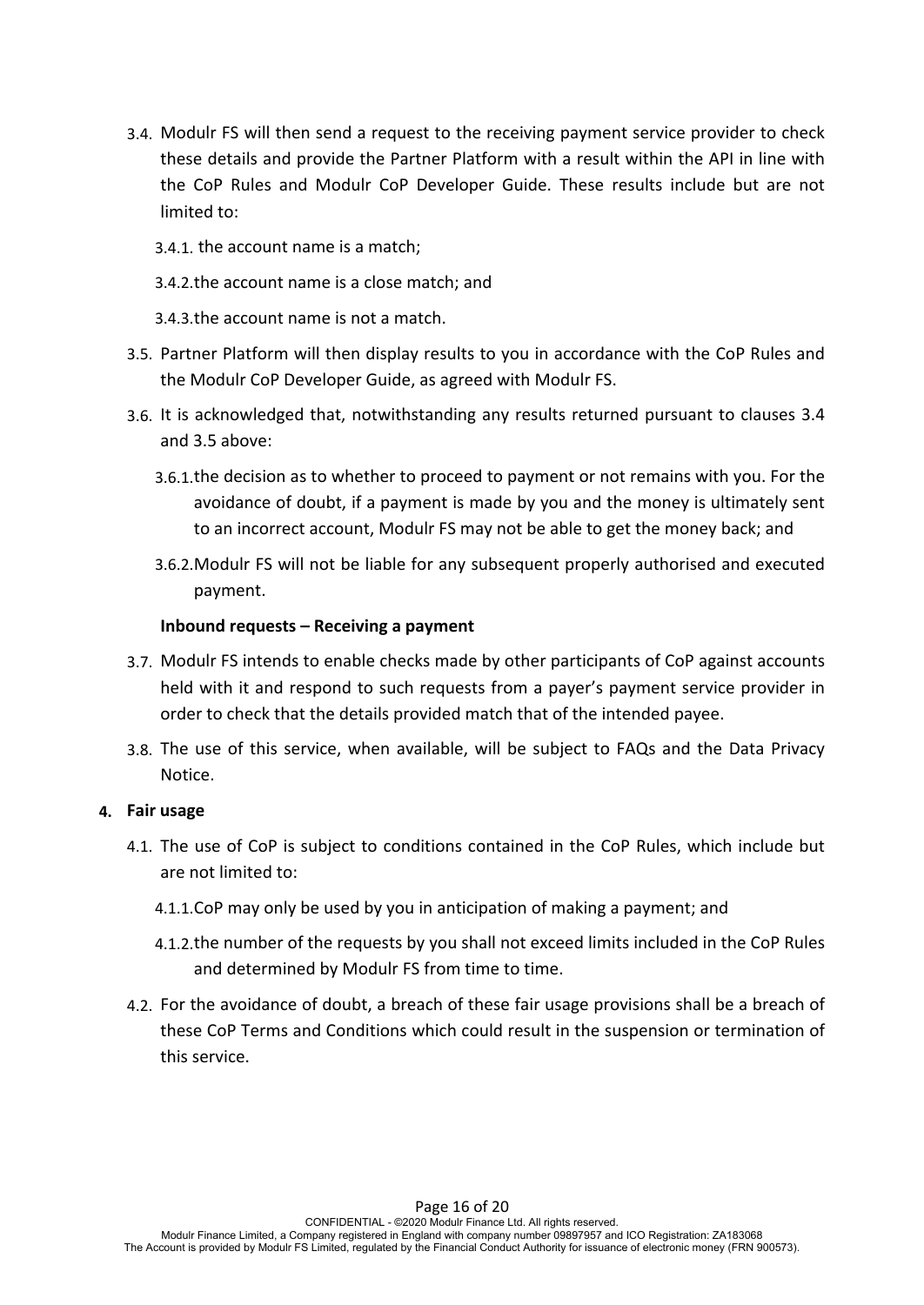## **Part C: - The Modulr Account Terms and Conditions; Important information you need to know**

The Modulr Account Terms and Conditions

Please read these Terms and Conditions carefully before you agree to use an Account or any related services provided by or through us.

These Terms and Conditions, together with the Introduced Client Terms of Business constitute the entire agreement between Modulr and you.

By signing the Modulr Account Terms and Conditions you accept the terms of the Agreement, or by agreeing to open an Account and/or using our services, you accept these Terms and Conditions. If there is anything you do not understand, please contact Customer Services using the contact details provided to you by Partner Platform.

### **1. DEFINITIONS**

**Account** - The electronic money account, also known as Modulr Account provided by us in accordance with these Terms and **Conditions** 

**Account Information Service Provider** – means a third party payment service provider who is authorised by or registered with the Financial Conduct Authority or another European regulator to provide online account information services, who, with your permission will be able to access certain online account information on one or more payment accounts held by you to give you a consolidated view of your payment accounts.

**Account Limit** – any limit that applies in relation to your Account and/or Card, such as account maximum balance, and limits on receiving and sending payments from your Account as referred in paragraph 2.

**Account Manager -** The individuals elected by the Account Owner to be responsible for the management of the Account, also known as an "Authorised User".

**Account Owner - The entity legally responsible for an Account.** 

**Agreement** - The agreement for your Account made up of these Terms and Conditions, together with the Introduced Client Terms of Business which constitute the entire agreement between you and Modulr.

**Application Programming Interface (API) –** means the interfaces provided by Modulr to the Introduced Client (and the Partner Platform on the Introduced Client's behalf) to directly instruct Accounts via the Introduced Client's or the Partner Platform's own application.

**AML Policy -** Modulr's written policy on anti-money laundering and counter terrorist financing as may be amended from time to time by Modulr.

**Applicant –** A customer of the Partner Platform who applies for Modulr Products but is yet to be accepted by the Modulr as an Introduced Client.

**Available Balance** - The value of funds available on your Account.

**Bacs Credit** – Means Bacs Direct Credit. A service enabling organisations to make payments to an account which takes 3 Business Days for the funds to be cleared.

**Business Days** - Monday to Friday between the hours of 9am-5pm but does not include bank holidays, or public holidays in the United Kingdom.

**Card** – means a Virtual Card or a Physical Card.

**Cardholder** - means the individual authorised to use the Physical Card issued to you.

**Card Scheme** -Mastercard and/or Visa or such other payment network through which Card Transactions are processed as may be made available to you from time to time.

**Card Transaction** –means a Virtual Card Transaction or a Physical Card Transaction.

**CHAPS –** the Clearing House Automated Payment System, a service enabling organisations to make same-day payments to an account within the UK, within the CHAPS operating days and times.

**Chargeback** has the meaning given to it in Schedule 1 of the Introduced Client Terms of Business.

**Confidential Information** - any information (whether or not recorded in documentary form, or stored on any magnetic or optical disk or memory) relating to: the business, products, affairs, strategy, contracts, customer relationships, commercial pipelines, business contacts, prospective customers, existing customers, business models, customer pricing, management systems, business methods, corporate plans, maturing new business opportunities, research and development projects, marketing and sales information, sales targets and statistics, discount structures, suppliers and potential suppliers, source codes, computer programs inventions, know-how, technical specifications and other technical information relating to products and services.

**Customer Services** - The contact centre for dealing with queries about your Account. Contact details for Customer Services can be obtained from the Partner Platform.

**Data Protection Laws** – the following, to the extent they are applicable to a party: the Data Protection Act 2018, the General Data Protection Regulation (EU) 2016/679, the Electronic Communications Data Protection Directive 2002/58/EC, the Privacy and Electronic Communications (EC Directive) Regulations 2003 and all applicable laws and regulations relating to processing of personal data and privacy (as amended or replaced from time to time), including where applicable the guidance and codes of practice issued by the Information Commissioner (in the United Kingdom) or other applicable supervisory authority;

**Direct Debit –** a payment collected via UK Direct Debit scheme operated by Bacs from or to your Account.

**Direct Debit Collection** – a payment collected to your Account via UK Direct Debit scheme on the basis of an instruction given by you to the payer's payment service provider.

## Page 17 of 20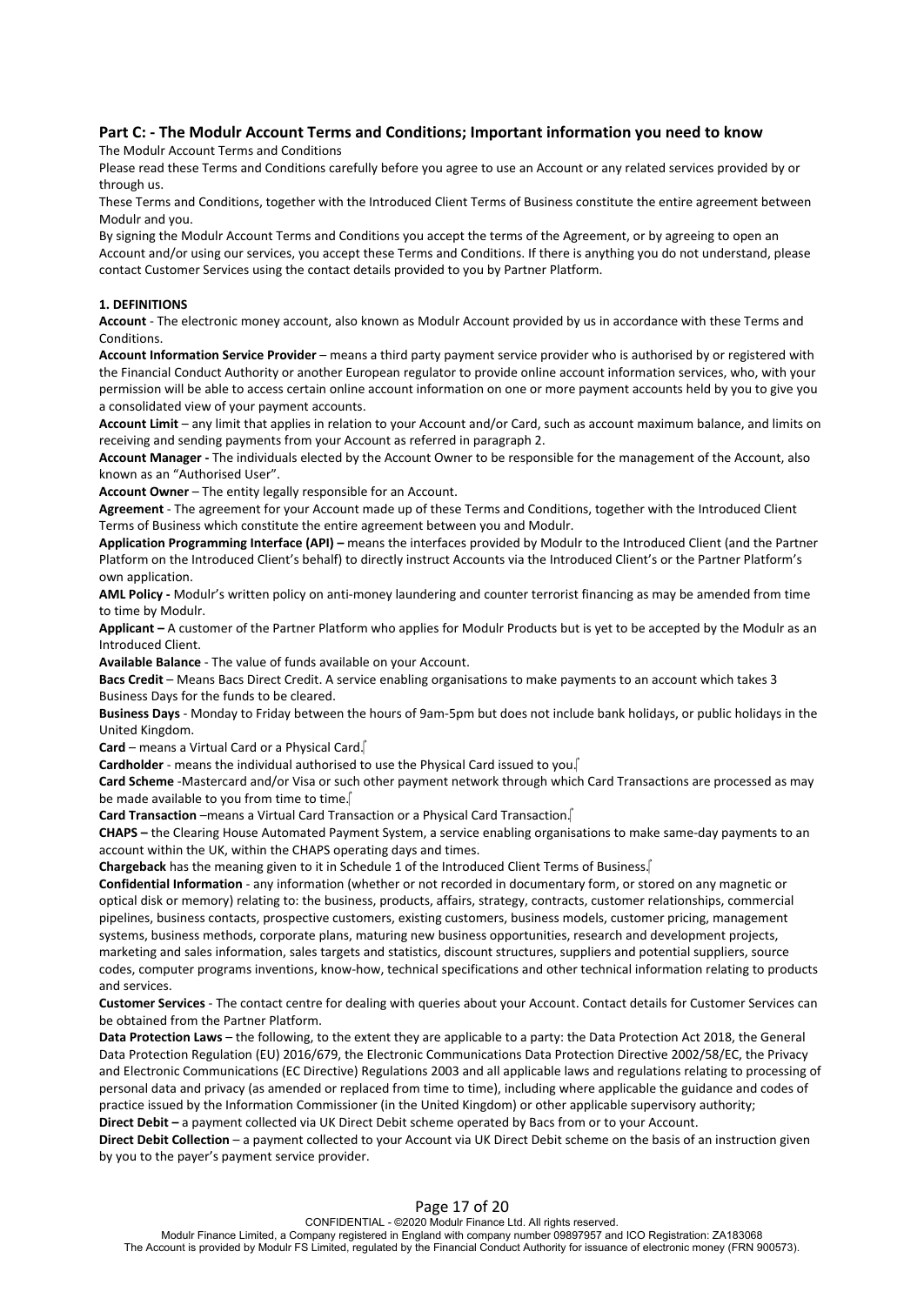**Direct Debit Guarantee** – means the refund terms applicable to Direct Debit Mandates as set out on the direct debit form or direct debit confirmation provided to you by the payment recipient.

**Direct Debit Mandate** – a payment collected from your Account via UK Direct Debit scheme on the basis of a mandate permitting someone else (recipient) to instruct us to transfer money from your Account to that recipient.

**Due Diligence Procedure -** Modulr's procedures for carrying out due diligence on Introduced Clients in order to comply with its policies and regulatory obligations.

**Faster Payment –** A service allowing you to make and receive electronic payments in the UK which is received by the recipient bank within 2 hours provided that the receiving organisation or bank is part of Faster Payments Scheme.

**Fees –** where relevant**,** those fees payable by the Introduced Client.

**Information** – Means any information related to the organisation, and any personal information related to Account Manager or the Cardholder.

**Intellectual Property Rights –** means without limitation, all patents (including models and inventions), trademarks, service marks, trade names, domain names, business names, copyrights, design rights, database rights, rights to or in computer software, know-how, trade secrets, rights to or in confidential information and all other intellectual property rights and rights or forms of protection of a similar nature or effect which may subsist anywhere in the world whether or not registered or capable of registration, together with all applications for registration of, and any licence to use, any of the foregoing and "Intellectual Property" shall be construed accordingly;

**Introduced Client** – Any client of Modulr which has been introduced by the Partner Platform and whose account is operated by the Partner Platform based on instructions the Partner Platform receives from the Introduced Client (where relevant). **Introduced Client Terms of Business** - The terms on which Modulr provides Modulr Products to the Introduced Client. **Merchant-** means a merchant authorised to accept Card Scheme-branded Cards.

**Modulr –** Modulr Finance Ltd, a company registered in England and Wales with number 09897957 and whose registered office is at Scale Space, 58 Wood Lane, London, W12 7RZ. Modulr Finance Ltd (FRN: 900699) is a registered agent of Modulr FS Ltd. **Modulr Account Terms and Conditions** - This agreement, between Modulr FS and the Introduced Client which governs the terms on which the Introduced Client may use its Account.

**Modulr Products –** those products, including but not limited to the Account as described by Partner Platform in the application process.

**Online Portal** – means the interface provided by Modulr for the Introduced Client to access via the public internet, subject to applicability based on the Introduced Client's relationship with the Partner Platform.

**Payment Initiation Service Provider** – means a third party payment service provider authorised by or registered with by the Financial Conduct Authority or another European regulator to provide an online service to initiate a Transaction at your request on your Account.

**Partner Platform** – A third party that is permitted by Modulr and Modulr FS to introduce and act on behalf of Introduced Clients, and permitted by you to act as an Authorised User.

**Partner Platform Agreement** - an agreement between the Account Owner and the Partner Platform for the provision of various services, under the terms of which the Introduced Client wishes to open an Account with Modulr to be used for the purpose and in accordance with the terms set out in the Partner Platform Agreement.

**Physical Card** - means a physical card-based payment instrument issued by us to you which uses the Card Scheme payments network and  $\hat{m}$ ay be used to make Physical Card Transactions.

**Physical Card Transaction** - means the use of a Physical Card to make a payment to a Merchant.

**Regulator –** the Financial Conduct Authority, located at 12 Endeavour Square, London, E20 1JN or any authority, body or person having, or who has had, responsibility for the supervision or regulation of any regulated activities or other financial services in the United Kingdom.

**SEPA** – Single Euro Payments Area scheme, which allows payments to be made in euros within the EEA.

**Transaction –** any debit, credit or other adjustment to an Account that affects the balance of monies held in it, including a Virtual Card Transaction.

**TPP (Third Party Provider)** – means an Account Information Service Provider or a Payment Initiation Service Provider. **we, us, our or Modulr FS** - Modulr FS Ltd, a company registered in England and Wales with number 09897919 and whose registered office is at Scale Space, 58 Wood Lane, London, W12 7RZ and who is regulated by the Financial Conduct Authority for issuance of electronic money under FRN 900573, or Modulr acting on Modulr FS Ltd's behalf.

**Virtual Card** – means a virtual card-based payment instrument consisting of (amongst other things) a unique 16 digit account number issued to you by us which uses the Card Scheme payments network and may be used to make Virtual Card Transactions.

**Virtual Card Transaction** – means the use of a Virtual Card to make a payment to a Merchant.

**Website –** means the customer portal that Introduced Clients can login to in order to use the Modulr Products. **you, your** - The Account Owner, also referred to as an Introduced Client.

### **2. ACCOUNT & CARD LIMITS**

**2.1** Limits may apply to the balance on your Account at any time, the maximum value of an individual payment Transaction, maximum Virtual Transaction value per Card, the maximum aggregate value of all payment Transactions made from your Account or Cards in a particular time period e.g. during any one Business Day and the maximum number of payment

## Page 18 of 20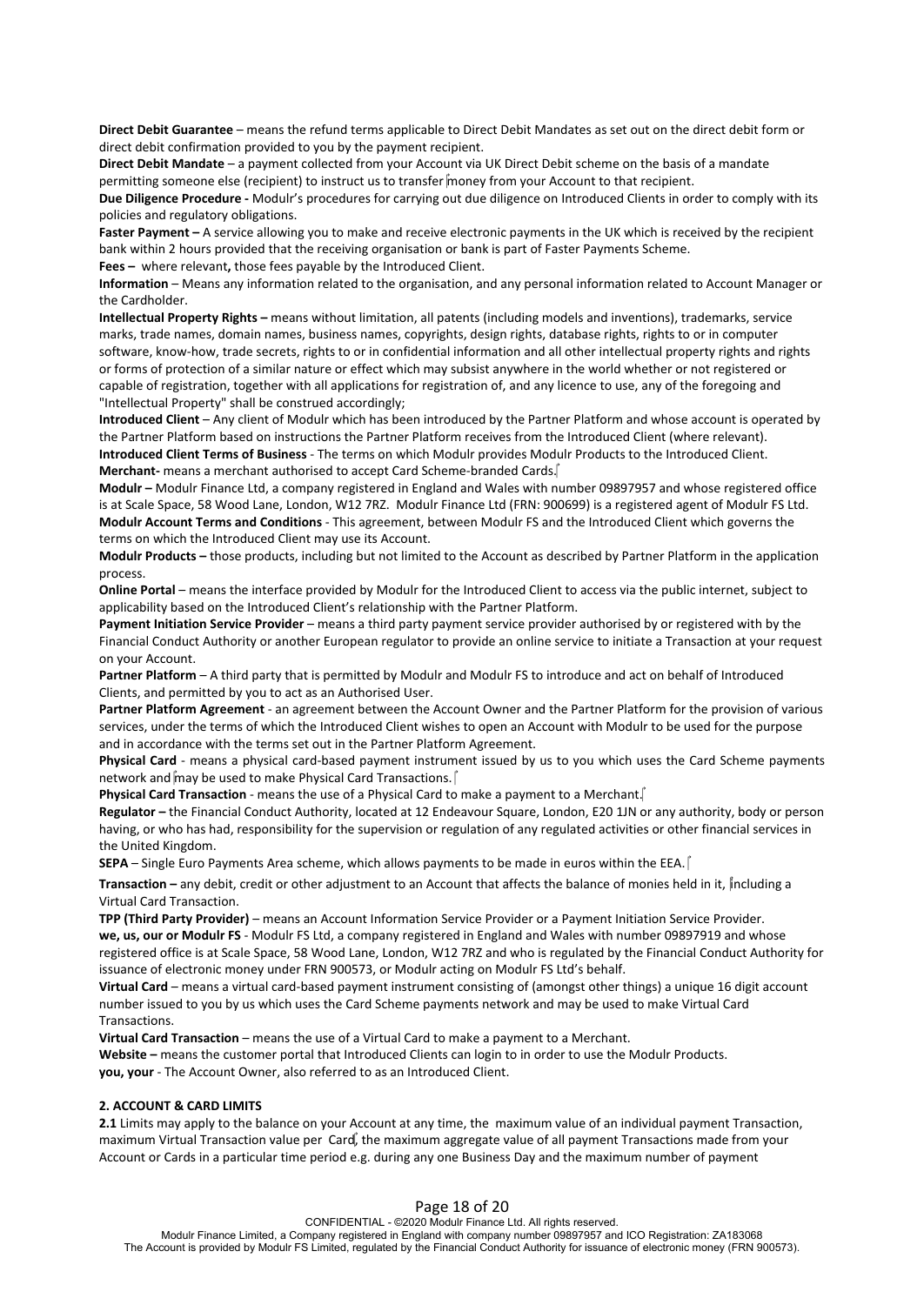Transactions made from your Account over a particular timeframe. Tyour Cards may also have certain Card Transaction types disabled, such as cash withdrawals at an ATM.

**2.2** The limits and restrictions that apply to your Account and Card will be communicated to you during the Account set-up process and/or before the Card is issued to you (as applicable). These limits may also change over time based on your Account and/or Card usage; any such change will be communicated to you. You can check the limits at any time by contacting Customer Services. You should not make a payment Transaction request which exceeds such.

2.3 From time to time a Card Transaction may be authorised which exceeds the limit or restriction applicable to your Account or  $\hat{c}$ ard, for example when it is used in an offline environment for example but not limited (purchases on a train, aeroplane, underground or toll payments). In such circumstance, a negative balance on your Account may occur. In this case the process in paragraphs 5.13 to 5.15 inclusive will apply.

**2.4** Certain Merchants may require verification that the funds held on your Account will cover the Card Transaction amount and will place a "pre-authorisation" on your Card. This amount will be unavailable to you until the Card Transaction is completed or<br>released by the Merchant. The pre-authorisation allows the Merchant up to 30 days to claim an them from the Card. Examples include but are not limited to hotels and rental cars. If there are insufficient funds available on<br>your Account, Modulr must still make this settlement, which may result in a negative balance process in paragraphs 5.13 to 5.15 inclusive will apply.

**2.5** To manage our risk, particularly with respect to money laundering, fraud or security concerns, we also apply internal controls, including limits, to certain types of payment. We change these as necessary but for security purposes, we do not disclose them.

#### **3. SCOPE OF THESE TERMS AND CONDITIONS**

**3.1** Your Account is an electronic money account and the electronic money and any Card associated with it is issued to you by us. We are regulated by the Financial Conduct Authority for the issuance of electronic money (FRN 900573). Your rights and obligations relating to the use of this Account are subject to these Terms and Conditions between you and us.

**3.2** The types of Transactions enabled for your Account will be explained to you by the Partner Platform, or as subsequently enabled by us. The terms of these Modulr Account Terms and Conditions applicable to specific Transactions or payment types (for example, Cards) apply only to the extent that such Transactions or payment types are enabled for your Account. **3.3** This Agreement is written and available only in English and we undertake to communicate with you in English regarding any aspect of your Account.

**3.4** You agree that we or the Partner Platform may communicate with you by e-mail or telephone for issuing any notices or information about your Account and therefore it is important that you ensure you keep your e-mail address and mobile phone number updated.

**3.5** You can request a copy of these Terms and Conditions at any time by contacting Customer Services.

### **4. OPENING YOUR ACCOUNT**

**4.1** Your Account will be opened on your behalf by the Partner Platform. You may only hold an Account so long as you remain an approved client of the Partner Platform that provided you with your account details.

### **5. USING THE ACCOUNT**

**5.1** Your Account can receive bank transfers and other payment types as added and notified to you by Modulr from time to time. Subject to paragraph 5.3, we will credit your Account when we receive the funds which could be up to three Business Days after the payment being instructed, depending on how the payment was sent.

**5.2** Your Account can also receive internal transfers from other Accounts owned or controlled by the Partner Platform, which apply instantly.

**5.3** An incoming payment will not be credited to your Account if:

**5.3.1** the Account has reached the Account Limits; or

**5.3.2** the Account is inactive or blocked or terminated; or

- **5.3.3** the sender has provided incorrect/invalid Account Details for your Account; or
- **5.3.4** we suspect the payment to be fraudulent.

**5.4** If we are unable to credit your Account for any of the reasons in paragraph 5.3 then the funds may be sent back to the sender without a prior notification to you.

**5.5** Your Account can make payments out to external bank accounts via Faster Payments, SEPA and other methods as added and notified to you by the Partner Platform from time to time.

**5.6** Your Account will be configured and operated by the Partner Platform. You agree that Modulr and we may take instructions from the Partner Platform regarding the operation of your Account, including the creation of beneficiaries and instruction of payments, on your behalf. We and Modulr have no liability for actions taken by the Partner Platform. If you

disagree with any actions taken by the Partner Platform these should be discussed with the Partner Platform. We are also authorised to take instructions from any other Account Manager (where different from Partner Platform) and, with respect to Physical Card Transactions, from the Cardholder. You are responsible for all actions of the Account Manager and any Cardholder in relation to the Account and/or  $\operatorname{Card}(s)$ .

**5.7** Where Cards are made available to you, , your Account can be used to fund Card Transactions. You or your Account Manager or Partner Platform can request a Virtual Card or a Physical Card to be issued to you via the Online Portal or Modulr

## Page 19 of 20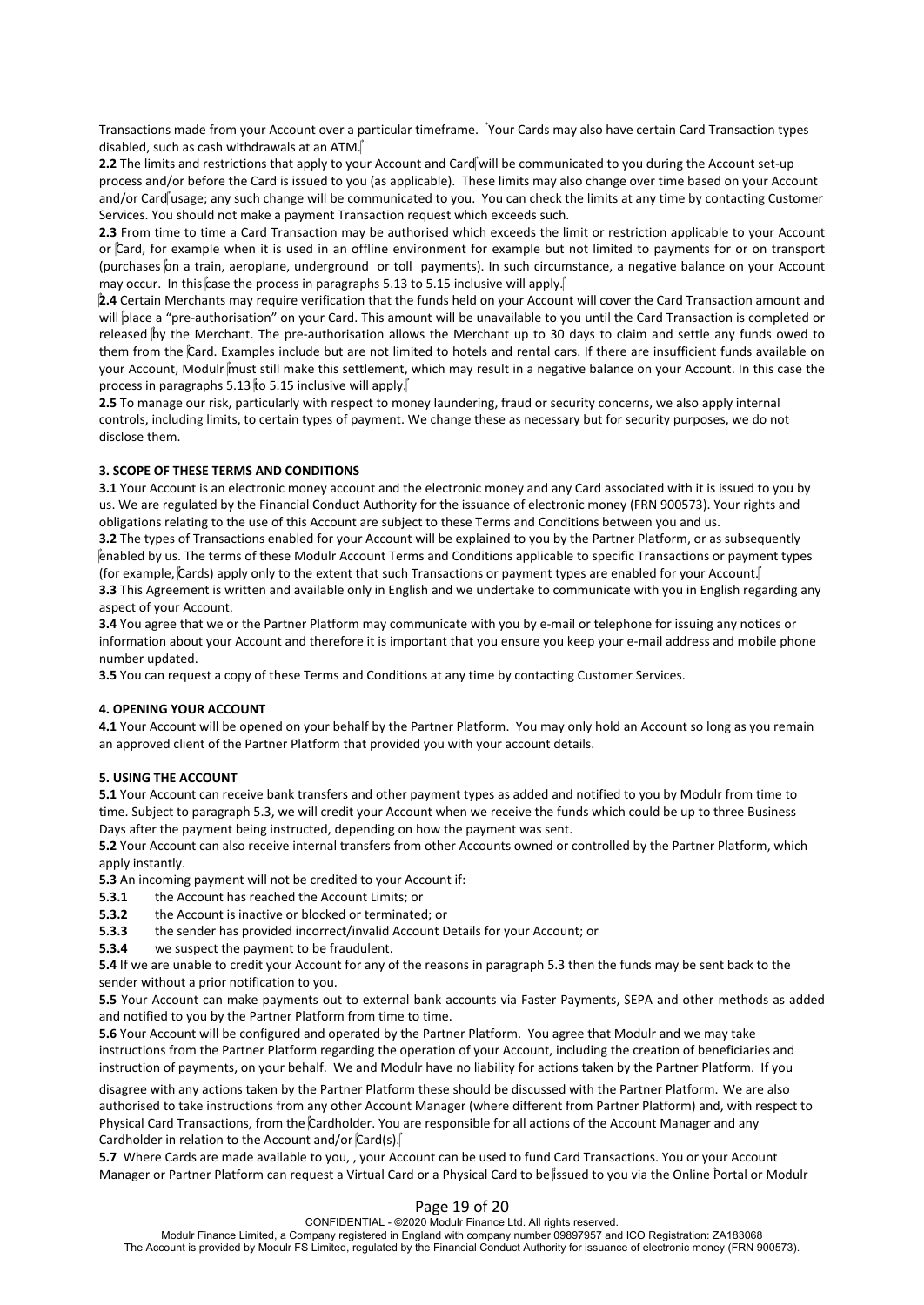API. The value of the Virtual Card Transaction, together with any applicable fees and charges, will be deducted from your Account once we receive the authorisation request from the Merchant.

**5.8**If the Card Transaction is made in a currency other than the currency the Card is denominated in, the Card Transaction will be converted to the currency of the Card by the relevant Card Scheme at a rate set by it on the day we receive details of the Card Transaction. The exchange rate varies throughout the day and is not set by us. Nou can check the relevant Card Scheme rate as follows.

Mastercard Card Scheme rate at: https://www.mastercard.co.uk/en-gb/consumers/get-support/convert-currency.html; VISA Card Scheme rate at: https://www.visa.co.uk/support/consumer/travel-support/exchange-rate-calculator.html. **5.9** A Transaction is deemed to be authorised by you:

**5.9.1** when you or your Account Manager or Partner Platform enters the security information on the Modulr Online Portal to confirm a Transaction is authorised, or when it is instructed via the Modulr API with the relevant security credentials;

**5.9.2** when you or your Account Manager or Partner Platform submits a request for a creation of a Virtual Card via the Online Portal or Modulr API, you shall be deemed to have authorised any subsequent Virtual Card Transaction made using such Virtual Card up to the authorisation value specified when creating the request for creation of the Virtual Card;

**5.9.3** when you or the Cardholder (i) enter a PIN or provide any other security credentials; (ii) sign a sales voucher; (iii) provide the Physical Card details and/or provide any other details as requested; (iv) wave/swipe the Physical Card over a card reader; or (v) insert the Physical Card into a card device or an ATM;

**5.9.4** when you give instructions through a third party (such as the recipient of a Direct Debit Mandate or a Payment Initiation Service Provider).

Once the Transaction is confirmed, we cannot revoke the Transaction save for in those circumstances set out in paragraph 5.10 below.

**5.10** You can cancel any Transaction which is agreed to take place on a date later than the date you authorised it, provided that you give us notice to cancel no later than close of business on the Business Day before the Transaction was due to take place; **5.11** Cancelling a Direct Debit Mandate with us will not cancel the agreement with the organisation you are paying. It is your responsibility to tell the organisation collecting the payment about the changes to your instructions.

**5.12** If for any reason whatsoever, a negative balance arises because a Transaction is completed when there are not enough funds on your Account for that Transaction, you shall reimburse the negative balance amount immediately, unless circumstances described in *fections* 5.13 and 5.14 apply. You agree that once we make this negative balance known to you, we<br>will charge you the amount of *finegative balance and you must repay it immediately*. We may cha balance against any funds on your Account, including any subsequently loaded funds. Until we are reimbursed this negative balance amount, we may arrange for your Account, including Card(s) to be suspended. We may also report the negative balance to credit reference agencies.

**5.13** Where a negative balance arises because of an error on the part of a Merchant where the Card Transaction occurred, we<br>will seek to recover the negative balance amount from the Merchant.

**5.14** Where a negative balance arises because of an error on the part of the recipient of the payment or us, we will seek to recover the negative balance amount from the person who made the error.

**5.15** The Available Balance on your Account will not earn any interest.

**5.16** You can check the balance and Transaction history of your Account at any time via the interface provided to you by the Partner Platform or by contacting Customer Services, or the Online Portal if you have relevant access details.

**5.17** You will be provided with a monthly statement free of charge setting out information relating to individual payment Transactions by the Partner Platform or us (using the details we have associated with your Account).

### **6. THIRD PARTY ACCESS**

**6.1** You can instruct a TPP to access information on your Account or initiate certain Transactions from your Account provided such TPP has identified itself to us and it has acted in accordance with the relevant regulatory requirements. We will treat any instruction from an TPP as if it was from you or an Account Manager.

**6.2** We may deny a TPP access to your Account if we are concerned about unauthorised or fraudulent access by that TPP. setting out the reason for such denial. Before doing so, we will tell you that we intend to deny access and give our reasons for doing so, unless it is not reasonably practicable, in which case we will immediately inform you afterwards. In either case, we will tell you in the manner in which we consider most appropriate in the circumstances. We will not tell you if doing so would compromise our security measures or would otherwise be unlawful.

**6.3** If you have provided consent to a TPP to access the data in your Account to enable them to provide account information services to you or initiate Transactions on your behalf, you consent to us sharing your information with the TPP as is reasonably required for them to provide their services to you. You must let us know if you withdraw this permission and we recommend you let the TPP know. On notification from you, we will not provide such TPP access to your Account or the data in it.

#### **7. CLOSING YOUR ACCOUNT**

**7.1** You may close your Account by contacting Customer Services. Please refer to your contract with the Partner Platform for any terms relating to your need to maintain your Account.

**7.2** The Account will be closed if the Partner Platform instructs us to close your Account (in which case the Partner Platform will inform you of this instruction).

### Page 20 of 20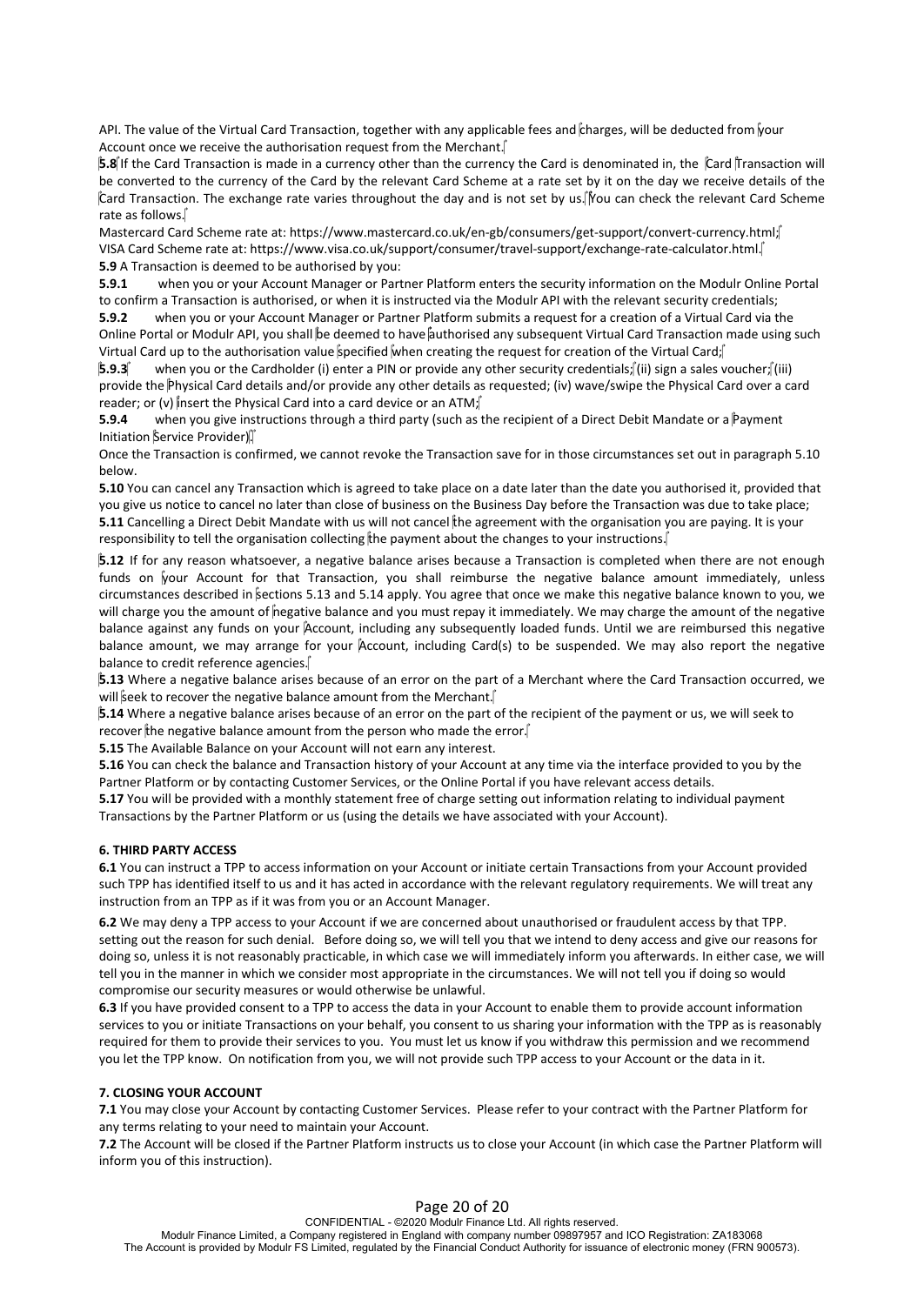**7.3** On termination of the Agreement for any reason, these Terms and Conditions will automatically terminate, and your

Account will be closed and any Cards issued to you will be cancelled.

**7.4** Any Available Balance remaining on the Account after Account closure will be transferred to your nominated bank account via Faster Payments or SEPA (as relevant) based on instructions to us from the Partner Platform. If for any reason this is not possible, such Available Balance will remain yours for a period of six years from the date of Account closure. Within this period, you may at any time request a refund by contacting Customer Services. You will not have any access to your Account and we will not return any funds remaining on the Account after six years from the date of Account closure and this Agreement will terminate.

## **8. YOUR LIABILITY AND AUTHORISATIONS**

**8.1** You are responsible for understanding and complying with the Agreement including these Terms and Conditions. **8.2** We may at any time suspend, restrict or refuse to authorise any use of your Account and/or Cards (including cancelling Card(s)) or refuse to process your instructions or authorise any particular Transaction where:

**8.2.1** we are concerned about the security of or access to your Account and/or your Card;

**8.2.2** we know or suspect that that your Account and/or Card is being used in an unauthorised or fraudulent manner;

**8.2.3** we need to do so in order to comply with the law or otherwise for regulatory or crime prevention purposes;

**8.2.4**the Transaction would breach the limits applicable to your Account and/or Card; **8.2.5** you, the Account Manager or the Cardholder breach an important part of these Terms and Conditions, or repeatedly breach any term in this Agreement and  $\|\hat{\mathsf{fail}}\|$  to resolve the matter in a timely manner.

**8.3** If we cancel, suspend or restrict your Account and/or Card(s), or otherwise refuse to execute a payment order to or to initiate a Transaction, we will, without undue delay and provided we are legally permitted to do so, notify you or the Partner Platform of the refusal, suspension or cancellation (as applicable). If possible, we will provide the reasons for the refusal to execute the Transaction and/or suspending the use of your Account and/or Card and where those reasons relate to factual matters, the procedure of rectifying any factual errors that led to the refusal.

**8.4** You or the Account Manager or the Cardholder must not:

**8.4.1** allow another person to use security information related to the Account and/or Cards,

**8.4.2** write down password(s) or any security information unless this is done in a way that would make it impossible for anyone else to recognise any of that information, or

**8.4.3** disclose passwords or any security information, or otherwise make them available to any other person, whether verbally or by entering them in a way that allows them to be observed by others.

8.4 You must take all reasonable steps to keep your Account and password(s) and any other security-related details safe at all times. If you visit a website or receive a message that asks for your password, other than the Modulr website, this should be reported to us. If you are in doubt whether a website is genuine, you should contact Customer Services. If you have any indication that your Account, password or other security information has been compromised, you must immediately change your password and notify us as soon as possible.

**8.5** You will be liable for all Transactions that take place as a result of you, the Account Manager or the Cardholder acting fraudulently or failing to comply with these Terms and Conditions with intent or gross negligence. Any such Transactions and any fees and charges relating to such Transactions will be deducted from the Available Balance on your Account.

**8.6** You will be liable for all Transactions that the Partner Platform, any other Account Manager makes on your behalf or the Cardholder makes as per this Agreement, along with those made by a TPP authorised by you to initiate a Transaction.

**8.7** You will be liable for all unauthorised Transactions that arise from the use of lost or stolen Physical Cards, the Account or Card security information such as but not limited to the Online Portal log in details and API security details, Card number and CVV if you, the Account Manager, or the Cardholder fail to keep the security features of the Account and/or Cards safe. **8.8** It is your responsibility to keep us updated of changes to your Information, including e-mail address and mobile numbers. Failure to do so may result in us being unable to contact you regarding your Account or to let you know about changes to these Terms and Conditions.

**8.9** If you request to recall a Transaction due to an error or mistake caused other than by Modulr, we reserve the right to charge you (i) a handling fee of £25 per recall and (ii) any fee payable by Modulr to a third-party bank or institution for handling the recall.

**8.10** You agree to indemnify and hold harmless, us, Modulr and our distributors, partners, agents, sponsors, and service providers and their group companies from and against the costs of any legal action taken to enforce this Agreement, including these Terms and Conditions and/or any breach of these Terms and Conditions by you.

## **9. DISPUTES AND INCORRECT TRANSACTIONS**

9.1 If you (or an Account Manager or Cardholder) have a reason to believe that (i) a Transaction on your Account was<br>unauthorised or was made incorrectly, (ii) a Physical Card is lost or stolen; or (iii) someone else (othe security credentials or otherwise has unauthorised access to your Account and/or Card, you must inform us immediately by contacting Customer Services. After you notify us, we will replace a lost, stolen or misappropriated Physical Card and/or security credentials, as appropriate.

**9.2** We will investigate your claim for a refund of unauthorised or incorrectly executed Transactions, provided at all times that you have notified us without undue delay of becoming aware of such incorrectly executed or unauthorised Transaction and in any case within the timeframes required by the Card Scheme rules if the incorrect Transaction relates to a Card Transaction

### Page 21 of 20 CONFIDENTIAL - ©2020 Modulr Finance Ltd. All rights reserved.

Modulr Finance Limited, a Company registered in England with company number 09897957 and ICO Registration: ZA183068 The Account is provided by Modulr FS Limited, regulated by the Financial Conduct Authority for issuance of electronic money (FRN 900573).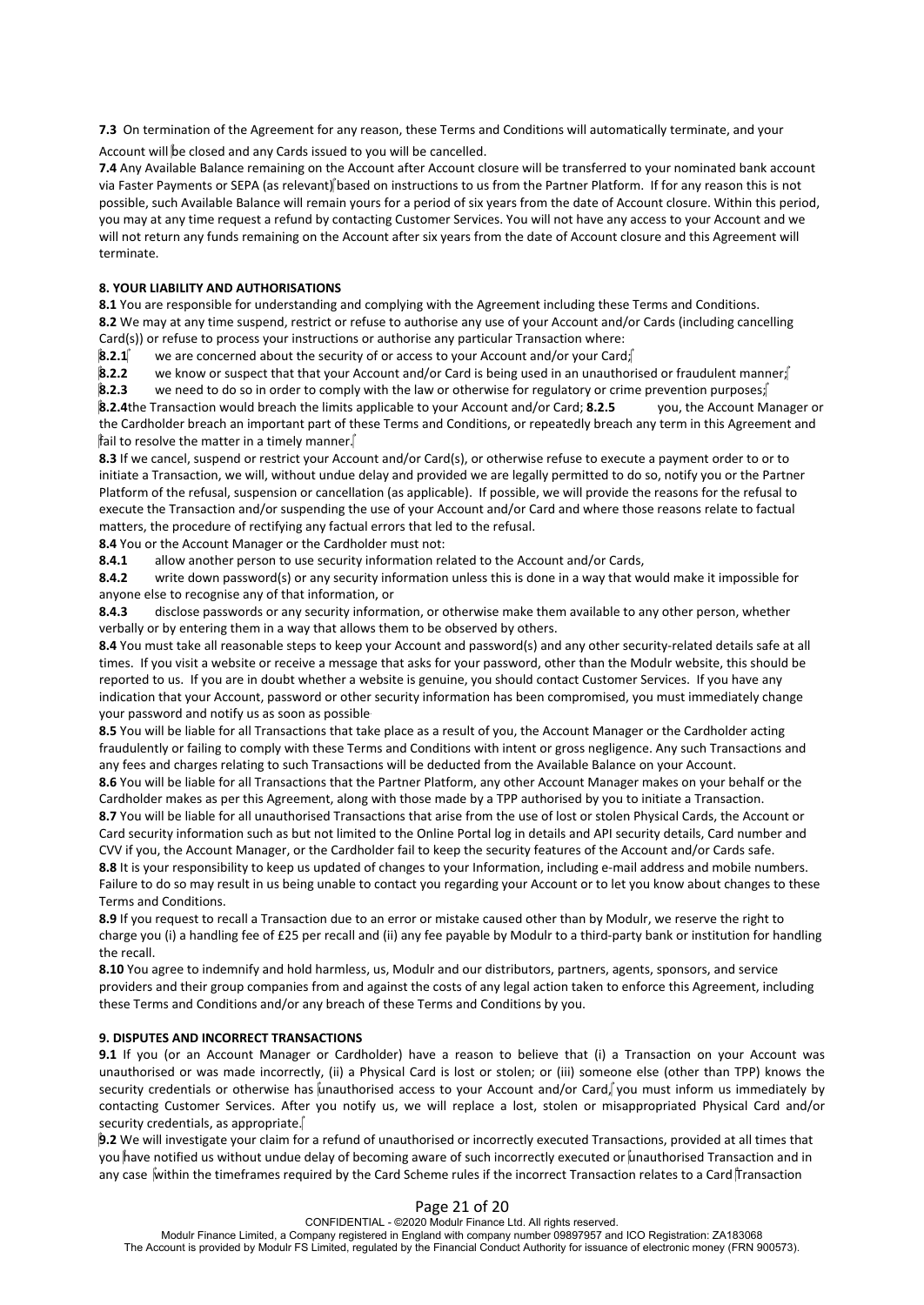and for all other Transactions within 13 months of the date of the relevant Transaction. We will not be liable for any unauthorised or incorrectly executed Transactions notified to us after this  $\phi$ eriod.

**9.3** If you dispute a Transaction:

**9.3.1** subject to 9.3.2 and 9.3.3 we will immediately refund the amount to your Account to the position it would have been in if the unauthorised Transaction had not taken place. We will have no further liability to you. If we subsequently discover that you were not entitled to a refund, we shall treat the refund as a mistake and be entitled to reapply the Transaction.

**9.3.2** if there are reasonable grounds for thinking that you may not be entitled to a refund (based on the evidence available to us at the time you report the unauthorised Transaction), we may investigate before giving you a refund and we will provide you with our supporting evidence if we believe you are not entitled to the refund;

**9.3.3** if the Transaction was initiated through a TPP, it is for the TPP to prove that, the Transaction was authenticated, accurately recorded and not affected by a technical breakdown or other deficiency linked to the TPP's payment initiation service; and

**9.3.4** if we make an error on a Transaction made to someone else through the Direct Debit scheme, we will refund you in accordance with the Direct Debit Guarantee.

**9.4.** If an incorrect Transaction is paid into your Account that should not have, we will, where possible, immediately send the funds back to the bank acting for the person from whose account the Transaction was made. In such circumstance you agree to return the funds to us and provide such assistance that we require in recovering the amount from you. If we cannot recover the funds, we are required to provide sufficient details about you and the incorrect payment to the bank or institution that sent the payment to enable them to recover the funds.

**9.5** You will be liable for all Transactions made from your Account if you (or the Account Manager or the Cardholder) have acted fraudulently or have failed with gross negligence:

**9.5.1** to keep the security credentials used to access or use your Account and/or Card safe and secure or otherwise failed to comply with these  $\mathring{\text{Term}}$  and Conditions in relation to the safety of your Account and/or Card; or

**9.5.2** failed to notify us in accordance with 9.1 above.

**9.6** You may be entitled to a refund where a Transaction from your account which was initiated by payee provided that:

**9.6.1** the authorisation did not specify the exact amount;

**9.6.2** the amount of Transaction exceeded the amount you could reasonably have expected (taking into your previous spending pattern and other relevant circumstances). We may ask you to provide such information as is reasonably necessary for us to determine if this is correct; and

**9.6.3** you asked for a refund within 8 weeks of the date the Transaction was debited to your Account.

In such circumstances we will refund you within 10 Business Days of receiving your claim for a refund or, where applicable, within 10 Business Days of receiving any further information we requested - or we will provide you with reasons for refusing the refund.

**9.7** If you want a refund for a Transaction made using the Direct Debit scheme, the Direct Debit Guarantee will apply instead of the terms in 9.6 above.

### **10. VARIATION**

**10.1** We may change these Terms and Conditions by providing you with at least two months' prior notice by e-mail (provided you have supplied us with an up-to-date e-mail address).

**10.2** If you do not agree with the changes to the Terms and Conditions, you may at any time within the two months' notice period notify us and these Terms and Conditions will be terminated and your Account closed. If you do not notify us to the contrary during this period then you will be deemed to have accepted the change and it will apply to you when it comes into force.

**10.3** If any part of these Terms and Conditions are inconsistent with any legal requirements then we will not rely on that part but treat it as if it did actually reflect the relevant legal requirement. If we need to make operational changes before we can fully comply with the new regulatory requirement, we will make those changes as soon as reasonably practical.

### **11. TERMINATION OR SUSPENSION**

**11.1** We can terminate your Account at any time if we give you two months' notice and transfer any Available Balance at the time to your nominated bank account without a charge.

**11.2** We can suspend or terminate your Account at any time with immediate effect (and until your default has been remedied or the Agreement terminated) without any prior notice to you if:

**11.2.1** we discover any of the Information that we hold for you is false, misleading or materially incorrect; or

**11.2.2** if you, the Account Manager, the Cardholder or a third party has engaged in fraudulent activity, money laundering, terrorism, terrorism financing or other illegal activity in connection with your Account or we have reasonable suspicions in respect of the same; or

**11.2.3** if you have reached your Account Limit;

**11.2.4** you or the Account Manager have breached these Terms and Conditions; or

**11.2.5** we are required to do so under any applicable law or regulation or at the direction of any regulatory, law enforcement or other competent authority.

**11.3** In the event that we do suspend or terminate your Account then if we are able to do so, we will tell you in advance otherwise we will let you know immediately afterwards (to the extent we are permitted by law).

## Page 22 of 20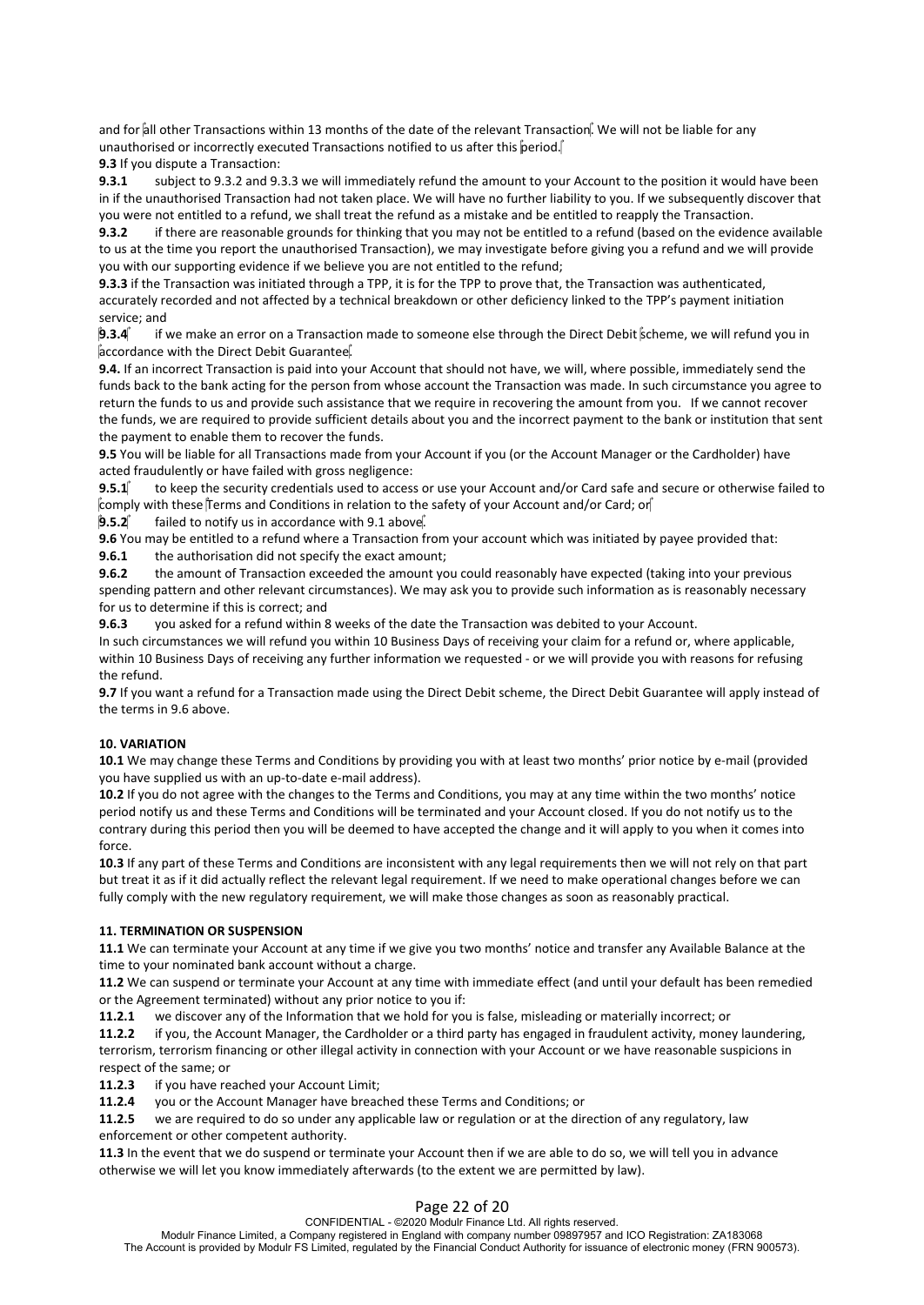#### **12. OUR LIABILITY**

**12.1** Our liability and the liability of our agents in connection with this these Terms and Conditions (whether arising in contract, tort (including negligence), breach of statutory duty or otherwise) shall be subject to the following exclusions and limitations: **12.1.1** Neither we, nor our agents shall be liable for any default resulting directly or indirectly from any cause beyond our control, including but not limited to, a lack of funds;

**12.1.2** Neither we, nor our agents shall be liable for any loss of profits, loss of business, or any indirect, consequential, special or punitive losses;

**12.1.3** where sums are incorrectly deducted from your Available Balance due to our default, our liability and that of our agents shall be limited to payment to you of an equivalent amount to that which was incorrectly deducted from your Available Balance;

**12.1.4** in all other circumstances of our default, our liability and that of our agents jointly will be limited to transferring any Available Balance to your nominated bank account.

**12.2** In circumstances where sums are incorrectly deducted from your Available Balance due to our fault, if we require your support to enable us to recover the incorrect deduction, you agree to provide us and our agents with all assistance that we reasonably require.

**12.3** Nothing in these Terms and Conditions shall exclude or limit our liability or that of our agents for death or personal injury resulting from our negligence or fraud.

**12.4** To the extent permitted by law, all conditions or warranties implied by law, statute or otherwise are expressly excluded. **12.5** The above exclusions and limitations set out in this paragraph shall apply to any liability of our affiliates and other suppliers, contractors, agents or distributors and any of their respective affiliates (if any), to you, which may arise in connection with these Terms and Conditions.

#### **13. YOUR INFORMATION**

**13.1** Some personal data will be necessary for us to provide you with the Account and services under this Agreement. Modulr FS is a Data Controller and shall only use your personal data for this purpose. Please see the Privacy Policy (please contact Customer Services for details of where to access this) for full details on the personal data that we and Modulr Finance Ltd hold, how we will use it and how we will keep it safe. Modulr will at all times comply with Data Protection Laws.

**13.2** We will retain details of individual transactions for six years from the date on which the particular transaction was completed. We will maintain all other records for six years from which we have ceased to provide you with any product or service

**13.3** You must update any changes to your Information by contacting Customer Services.

**13.4** If we discover that the Information we hold about you is incorrect, we may have to suspend or cancel your Account until we can establish the correct Information, in order to protect us both.

13.5 If you or the Account Manager allow or give consent to an Authorised Third Party Provider to access your Account to provide their services, you should know that we have no control over how an Authorised Third Party Provider will use your information nor will we be liable for any loss of information after an Authorised Third Party Provider have access to your information.

#### **14. COMPLAINTS PROCEDURE**

**14.1** Complaints regarding any element of the service provided by us can be sent to Customer Services.

**14.2** All complaints will be subject to our complaints procedure. We will provide you with a copy of our complaints procedure upon request and, if we receive a complaint from you, a copy of our complaints procedure will automatically be posted or emailed to you.

**14.3** In most cases we will provide a full response by email to your complaint within fifteen Business Days after the date we receive your complaint. In exceptional circumstances where we are unable to respond in full to your complaint, we will inform you of this giving our reasons for the delay and the timeframe within which you will receive a full reply, which in any event shall be within thirty-five Business Days of the date we received your complaint.

**14.4** If we fail to resolve your complaint to your satisfaction you may refer your complaint to the Financial Ombudsman Service (Exchange Tower, London E14 9SR, phone 0800 023 4567). Details of the service offered by the Financial Ombudsman Service are available at www.financial-ombudsman.org.uk.

#### **15. GENERAL**

**15.1** Any delay or failure to exercise any right or remedy under these Terms and Conditions by us shall not be construed as a waiver of that right or remedy or preclude its exercise at any subsequent time.

**15.2** If any provision of these Terms and Conditions is deemed unenforceable or illegal, the remaining provisions will continue in full force and effect.

**15.3** You may not assign or transfer any of your rights and/or benefits under these Terms and Conditions and you shall be the sole party to the contract between us. You will remain liable until the Account issued to you is terminated. We may assign our rights and benefits at any time without prior written notice to you. We may subcontract any of our obligations under these Terms and Conditions.

**15.4** Save for Modulr, who acts on our behalf, no third party who is not a party to these Terms and Conditions has a right to enforce any of the provisions in these Terms and Conditions and the Contracts (Rights of Third Parties) Act 1999 shall not apply.

## Page 23 of 20